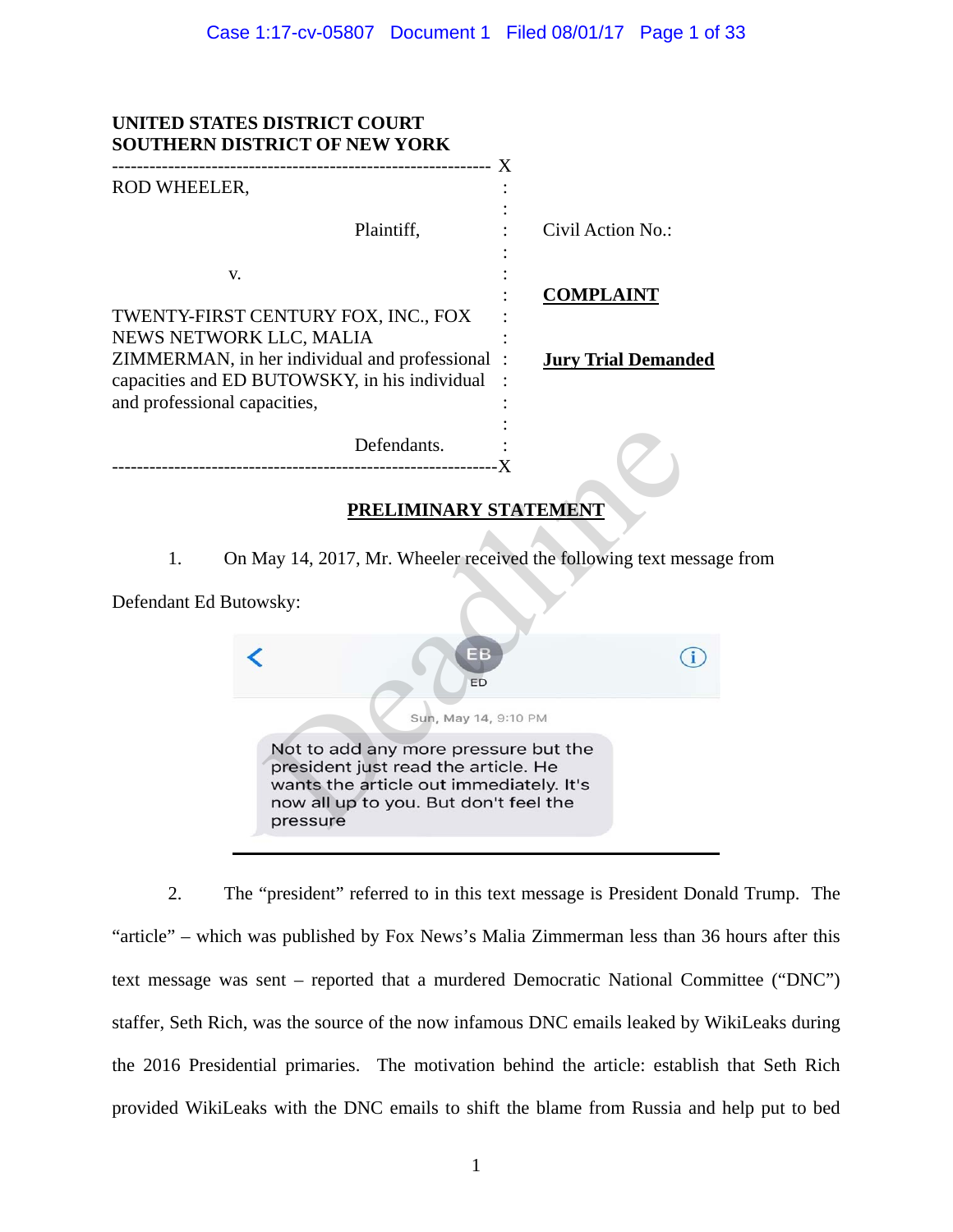## Case 1:17-cv-05807 Document 1 Filed 08/01/17 Page 2 of 33

speculation that President Trump colluded with Russia in an attempt to influence the outcome of the Presidential election. Incredibly, according to Butowsky, the President reviewed an article written by a Fox News journalist prior to its publication and sought to get the article published "immediately." Indeed, just before Butowsky sent the text message above, he left a voicemail for Mr. Wheeler in which he said, "*A couple minutes ago I got a note that we have the full, uh, attention of the White House, on this. And, tomorrow, let's close this deal, whatever we've got to do. But you can feel free to say that the White House is onto this now.*" 1

3. To lend support to this shift the blame theory, Zimmerman, with the knowledge and support of Butowsky, fabricated two quotations and attributed them to Mr. Wheeler:

- ""My investigation up to this point shows there was some degree of email exchange between Seth Rich and Wikileaks,' said Wheeler."
- "'My investigation shows someone within the DC government, Democratic National Committee or Clinton team is blocking the murder investigation from going forward,' Wheeler said. 'That is unfortunate. Seth Rich's murder is unsolved as a result of that.'"

4. Mr. Wheeler – who was the only named source quoted in the article – did not make these statements. According to Butowsky, the statements were falsely attributed to Mr. Wheeler because *that is the way the President wanted the article*. Zimmerman, Butowsky and Fox had created fake news to advance President Trump's agenda. Mr. Wheeler was subsequently forced to correct the false record and, as a result, lost all credibility in the eyes of the public. Mr. Wheeler has suffered irreparable damage to his reputation and his career will likely never recover. Ind support to this sint the branne theory, Zinhierman,<br>wsky, fabricated two quotations and attributed them to M.<br>investigation up to this point shows there was some deg<br>ange between Seth Rich and Wikileaks,' said Wheeler.

<sup>1</sup> Every quotation in this Complaint is from an email, text message, published news article and/or recorded or videotaped conversation.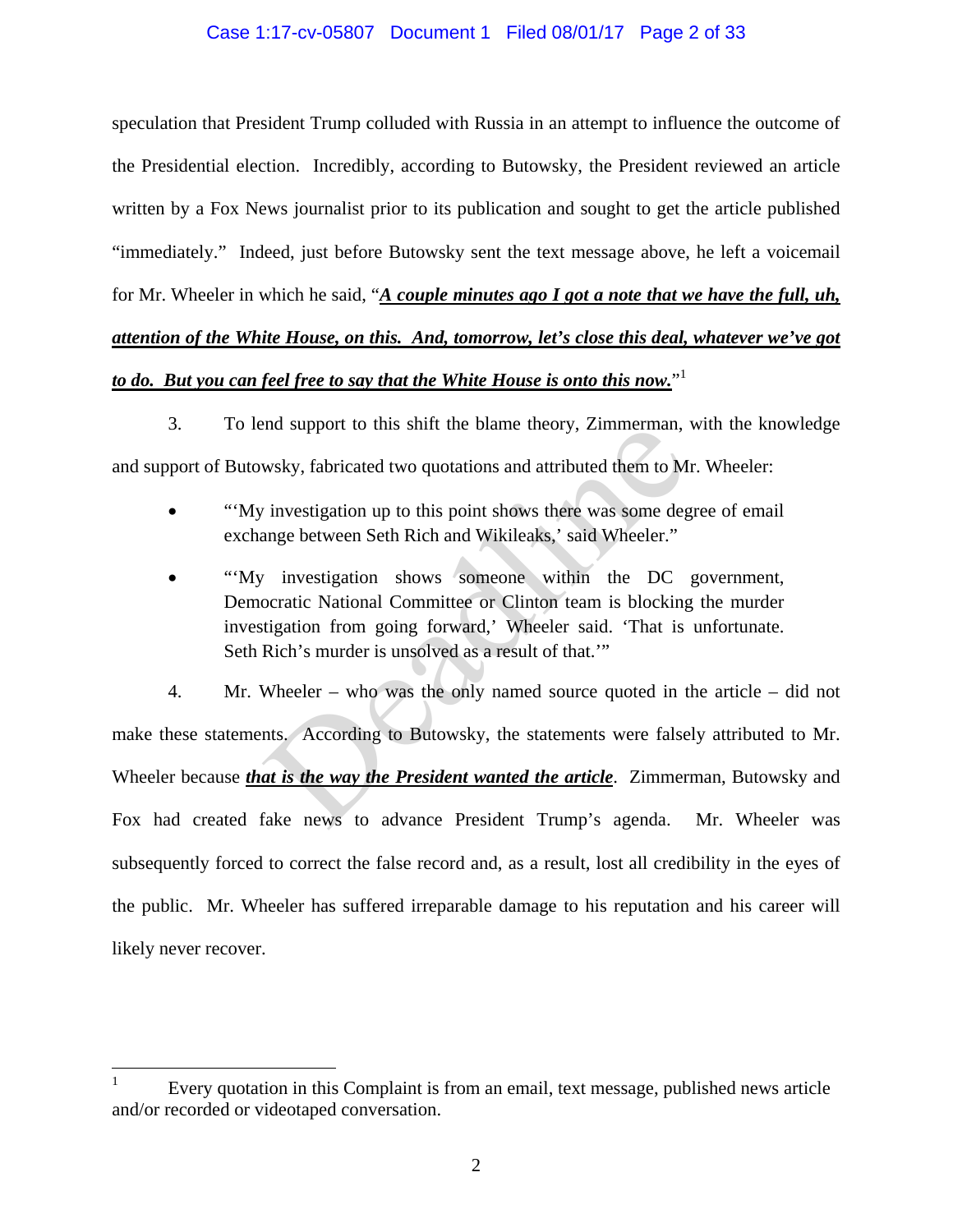### Case 1:17-cv-05807 Document 1 Filed 08/01/17 Page 3 of 33

5. Butowsky is a frequent contributor for Fox News and Fox Business Channel, an outspoken supporter of Donald Trump and opponent of Hillary Clinton, and a friend to former Press Secretary Sean Spicer and Chief Strategist Steve Bannon.

6. Mr. Wheeler is a former Washington D.C. Police homicide detective and current private investigative consultant, crime analyst and Fox News contributor.

7. In February 2017, Butowsky introduced himself to Mr. Wheeler and offered to bankroll an investigation into Seth Rich's murder. Butowsky explained that he was working with Zimmerman, an investigative journalist with Fox News who was conducting her own investigation into the death of Seth Rich.

8. As it turned out, Butowsky and Zimmerman were not simply Good Samaritans attempting to solve a murder. Rather, they were interested in advancing a political agenda for the Trump Administration. Specifically, it was their aim to have Mr. Wheeler confirm that: (i) Seth Rich was responsible for the leak of DNC emails to WikiLeaks; and (ii) Seth Rich was murdered by a Democrat operative because he leaked the emails to WikiLeaks. an investigative journalist with Fox News wife was c<br>e death of Seth Rich.<br>turned out, Butowsky and Zimmerman were not simpl<br>a murder. Rather, they were interested in advancing a<br>tration. Specifically, it was their aim to

9. Butowsky and Zimmerman hoped that, if they could confirm that Seth Rich leaked the DNC emails to WikiLeaks, that would debunk reports the Russians were responsible for the DNC hacks. In turn, Butowsky and Zimmerman hoped that, if they could shift the blame for the DNC hacks from the Russians to Seth Rich, this would undermine reports of collusion between Russia and the Trump Administration.

10. Butowsky and Zimmerman were not in this alone. Rather, in the weeks and months leading up to the publication of Zimmerman's May 16, 2017 article, Butowsky kept in regular contact with Trump Administration officials – including Mr. Spicer, Mr. Bannon and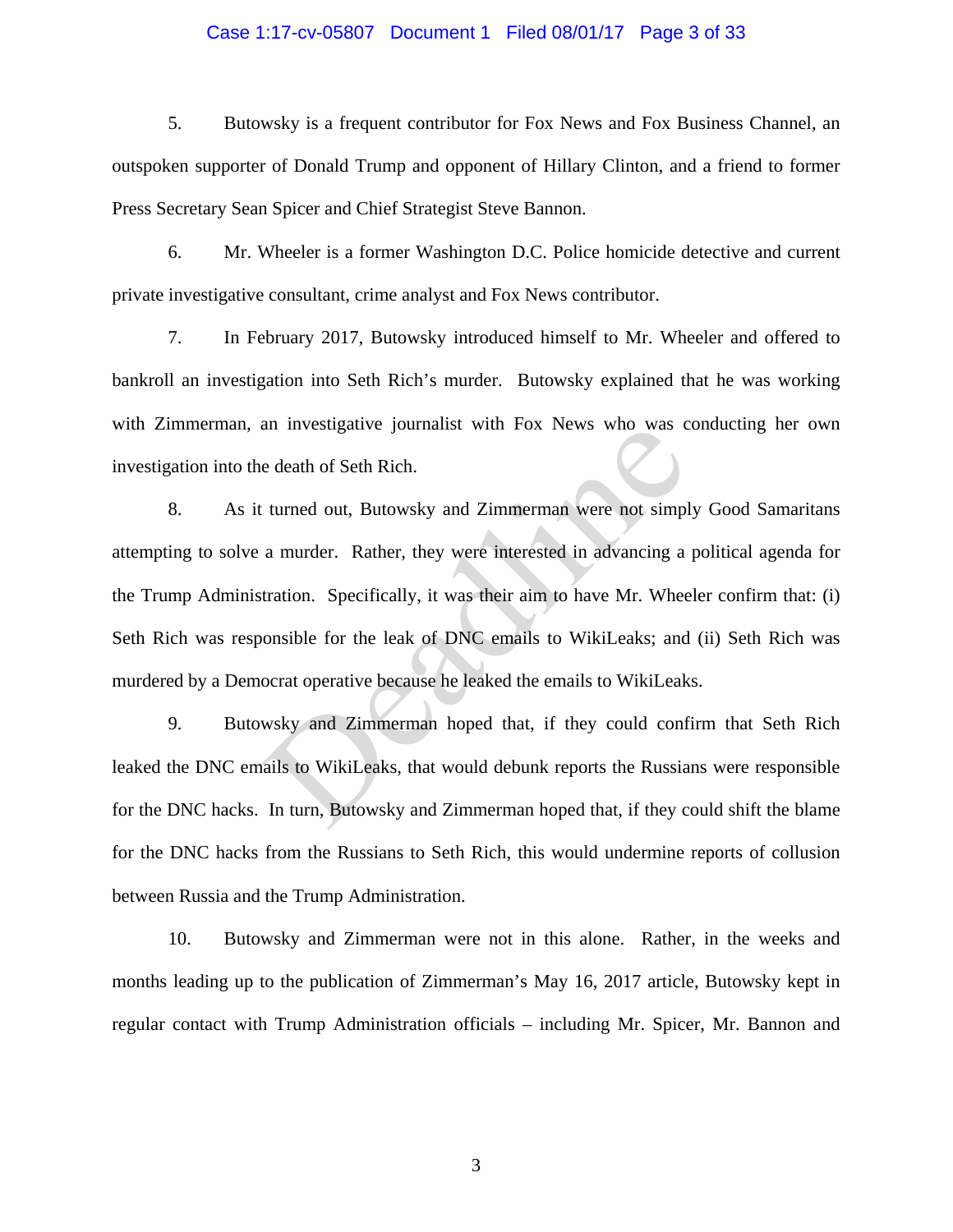### Case 1:17-cv-05807 Document 1 Filed 08/01/17 Page 4 of 33

Director of Public Affairs at the Department of Justice, Sarah Flores – regarding his efforts relating to Seth Rich.

11. As noted above, Butowsky informed Mr. Wheeler two days before Zimmerman's article came out that President Trump had read it and wanted it published "immediately."

12. Prior to that, Butowsky and Mr. Wheeler met with Mr. Spicer and provided him with a copy of Mr. Wheeler's investigative notes. Mr. Spicer asked to be kept abreast of developments and, upon information and belief, Butowsky did keep Mr. Spicer abreast of developments.

13. Then, very shortly after the article was published, Mr. Wheeler called Butowsky and demanded an explanation for the false statements about him in Zimmerman's article. Butowsky stated that *the quotes were included because that is the way the President wanted the article*, referring to President Donald Trump. , very shortly after the article was published, Mr. Wheel<br>explanation for the false statements about him in Zi<br>t the quotes were included because that is the way the P<br>President Donald Trump.<br>w days later, Butowsky wrote

14. A few days later, Butowsky wrote to Zimmerman, "*I didn't tell you yet but the federal government is involved at this moment, behind the scenes and believe your story.*"

15. The political motivations for the publication of Zimmerman's May 16, 2017 article also are evidenced by many statements made between February and May 2017, including, *inter alia*,

- When Butowsky was told by controversial journalist Seymour (Sy) Hersh of a purported FBI report establishing that Seth Rich sent emails to WikiLeaks, he stated: "*the most important thing is this. Everyone, there's so many people throughout Trump's four years and maybe eight years are always going to fall back on the idea that he is not legitimate and the Russians got him elected. This [information about Seth Rich providing emails to WikiLeaks] changes all of that.*"
- Butowsky also said that with this information, "*[w]e solve the problem about Russians are the ones that gave the emails because that did not happen. I know that did not happen.*"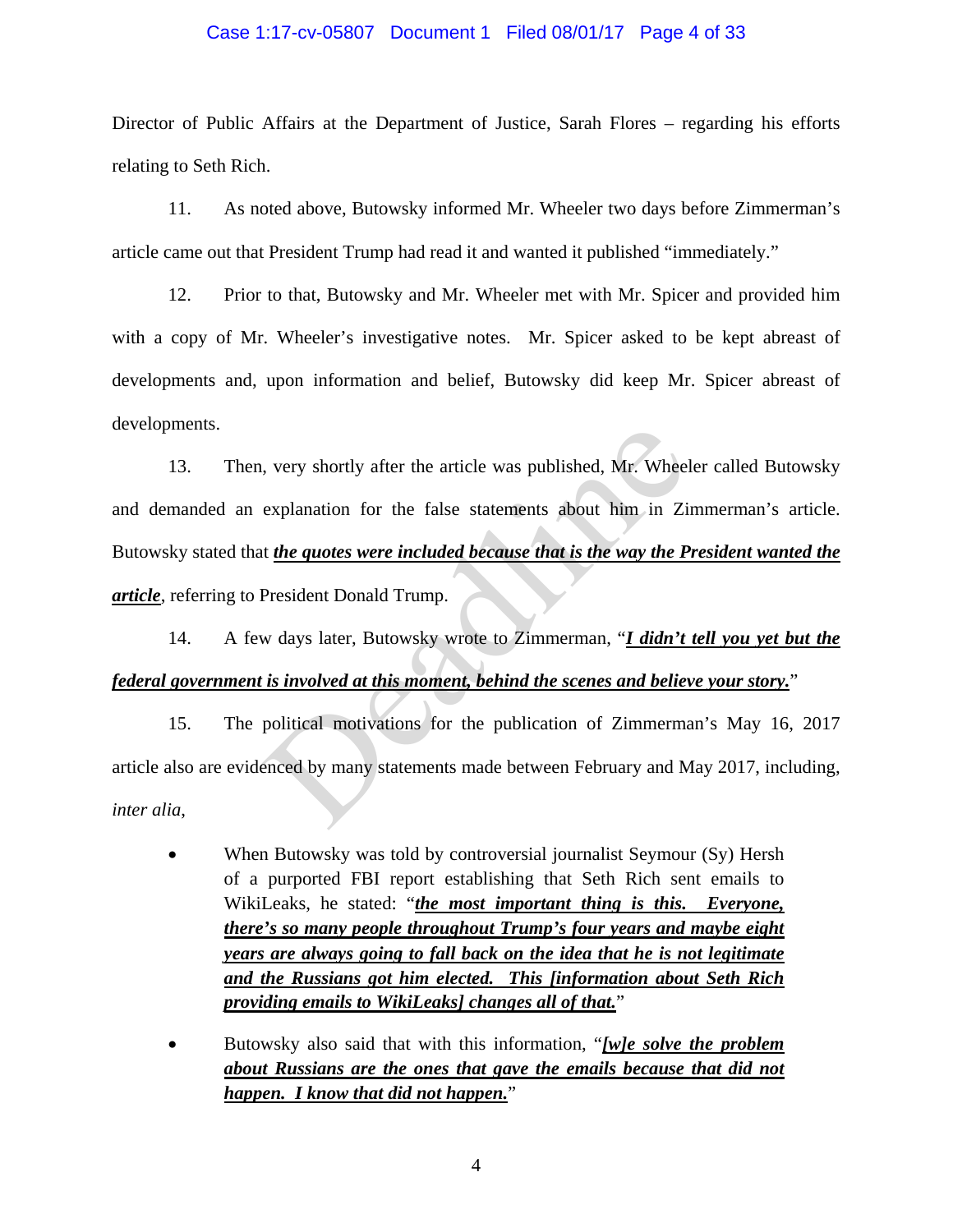- Just before midnight on May 15, 2017, the night before the Zimmerman article was published, Butowsky sent an email regarding Zimmerman's Seth Rich story to various Fox News producers and on air talent, including Steve Doocy, Gavin Hadden, Ainsley Earhardt and Brian Kilmeade. The email reads, in part: "If you have any questions about the story or more information needed, call me at 972-[XXX-XXXX]. I'm actually the one who's been putting this together but as you know I keep my name out of things because I have no credibility. *One of the big conclusions we need to draw from this is that the Russians did not hack our computer systems and ste[a]l emails and there was no collusion like trump with the Russians."*
- At approximately the same time, Butowsky sent a text message to Mr. Wheeler that reads, in part, "*[t]he narrative in the interviews you might use is that your and Malia's work prove that the Russians didn't hack into the DNC and steal the emails and impact our election.*"
- The next morning, Butowsky sent text messages to Mr. Wheeler that read, in part, "*If you can, try to highlight this puts the Russian hacking story to rest.*" "*Just reflecting: we need to emphasize the FBI has a report that has been suppressed that shows that Seth rich did this. With Comey recently being fired this will gain a lot of attention and it's true.*" "*The above and stating that the Russian hacking narrative of stealing the records from the DNC is officially dead.*" eler that reads, in part, "*<u>Ithe narrative in the interview</u>*<br>s that your and Malia's work prove that the Russians<br>the DNC and steal the emails and impact our election."<br>next morning, Butowsky sent text messages to Mr. Wh
- Even after Mr. Wheeler confronted Zimmerman about her use of false quotes, Zimmerman sent a text to Mr. Wheeler that stated, "*Reread the story we sent to you last night [with the false quotes] and stick to that script.*"

16. Butowsky's reference to former FBI Director James Comey's termination is critical. On the morning of March 30, 2017, President Donald Trump called James Comey. During the call, the President described the Russia investigation as a cloud that was impairing his ability to act on behalf of the country. He said he had nothing to do with Russia and asked what could be done to lift the cloud. The President went on to say that if there were some "satellite" associates of his who did something wrong, it would be good to find that out, but that the President hadn't done anything wrong and hoped that Director Comey would find a way to get it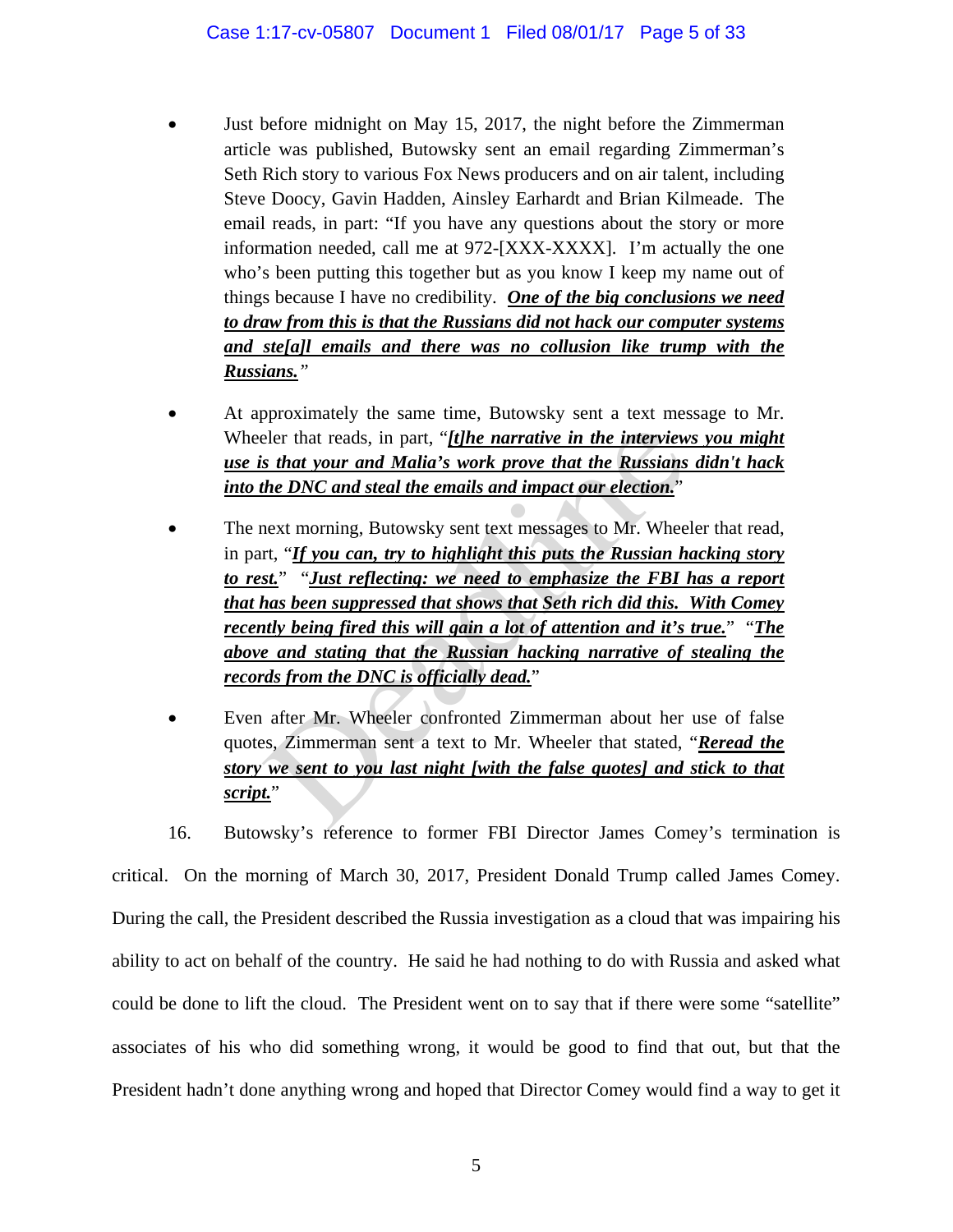### Case 1:17-cv-05807 Document 1 Filed 08/01/17 Page 6 of 33

out that he was not being investigated. The Russia investigation continued and Director Comey was fired on May 9, 2017. http://www.cnn.com/2017/06/07/politics/james-comey-memostestimony/index.html.

17. On May 10, 2017 – the day after President Trump fired Director Comey – Butowsky and Zimmerman called Mr. Wheeler to inform him that they had supposedly secured a source at the FBI who confirmed that emails were sent between Seth Rich and WikiLeaks. This anonymous source was cited in Zimmerman's May 16, 2017 article.

18. The following day, on May 11, 2017, Zimmerman sent Mr. Wheeler a draft of her story regarding the Seth Rich murder. The draft did not contain any quotes from Mr. Wheeler to the effect that Seth Rich had sent any emails to WikiLeaks, nor did the draft quote Mr. Wheeler as saying that the DNC, Democratic Party or Clintons were engaged in a cover-up.

19. Three days later, Butowsky informed Mr. Wheeler that President Trump had read Zimmerman's story and wanted it published "immediately." Upon information and belief, President Trump wanted Zimmerman's article published to help lift the cloud of the Russia investigation. Seth Rich murder. The draft did not contain any quotes f<br>Rich had sent any emails to WikiLeaks, nor did the draft<br>NC, Democratic Party or Clintons were engaged in a cove<br>e days later, Butowsky informed Mr. Wheeler that Pre

20. Less than 24 hours later, on May 15, 2017, Zimmerman informed Mr. Wheeler that she would be publishing her story imminently. The story was published the following morning with the false quotations from Mr. Wheeler that were clearly fabricated to lend support to the claim that Seth Rich, and not the Russians, was the source for the DNC emails released on WikiLeaks. Indeed, following the publication of the story, Zimmerman even admitted that the parts of the story regarding "the emails" and "the connection to Wikileaks" had not, in fact, come from Mr. Wheeler.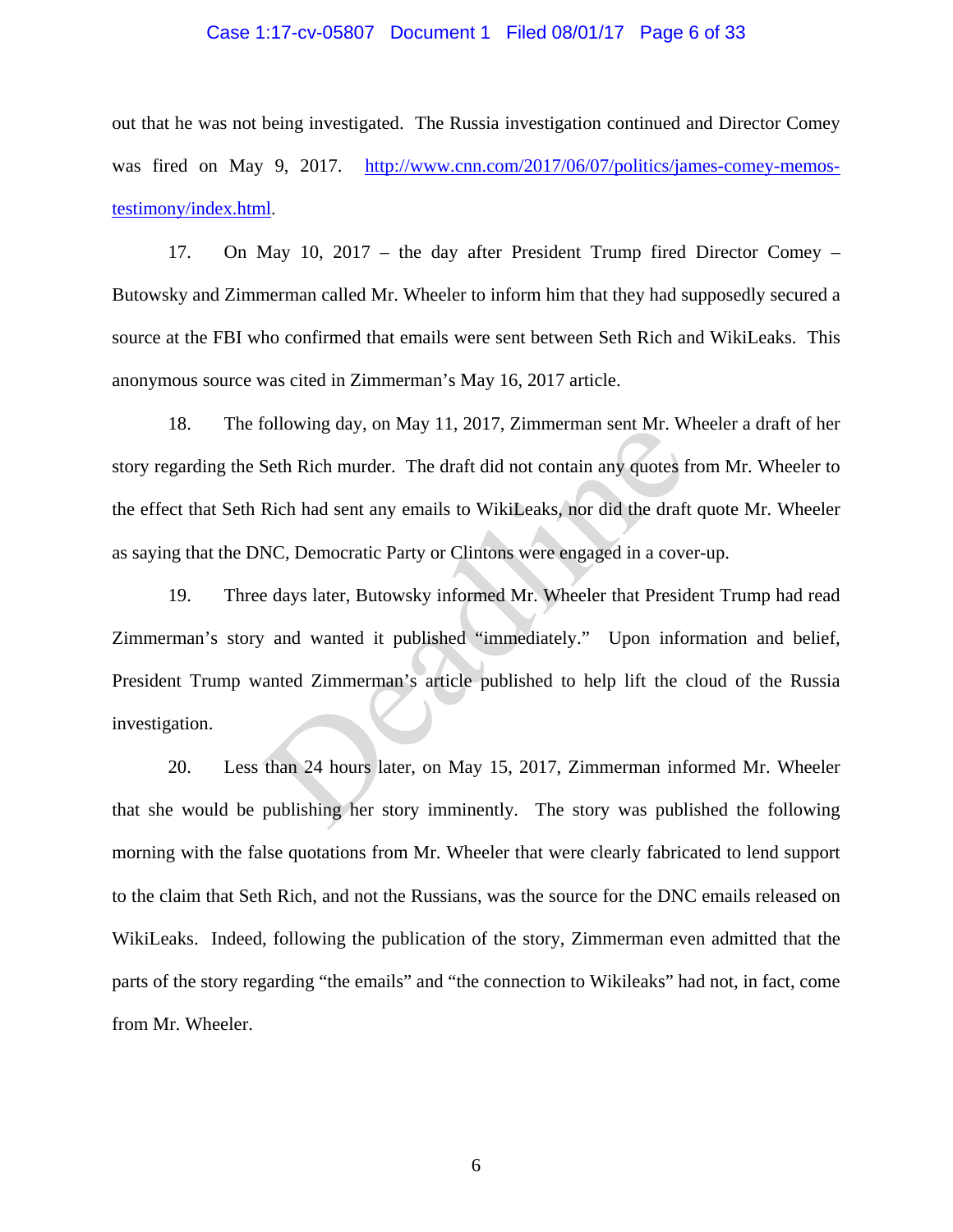### Case 1:17-cv-05807 Document 1 Filed 08/01/17 Page 7 of 33

21. On May 23, 2017, Fox finally retracted Zimmerman's article and issued the following statement, "the May 16 story was not initially subjected to the high degree of editorial scrutiny we require for all our reporting. Upon appropriate review, the article was found not to meet those standards and has since been removed," the statement said. "We will continue to investigate this story and will provide updates as warranted."

22. However, Fox did not clear Mr. Wheeler's name and never admitted that Zimmerman had misquoted him. As such, Mr. Wheeler requested and attended a meeting with Dianne Brandi, Fox News's Executive Vice President, Legal and Business Affairs, and Jay Wallace, Fox News's Executive Vice President of News and Editorial. Mr. Wheeler explained to Ms. Brandi and Mr. Wallace that he had not provided Zimmerman with the quotations she used in her article. He also informed Ms. Brandi and Mr. Wallace that Zimmerman had admitted that Mr. Wheeler had not provided her the information regarding WikiLeaks that she attributed to him in the article. Nevertheless, to this day Fox has not issued any statement admitting that the quotes attributed to Mr. Wheeler were not made by him, nor has Fox apologized to Mr. Wheeler. Solutive Vice President, Legar and Busine<br>
Solutive Vice President of News and Editorial. Mr.<br>
Mr. Wallace that he had not provided Zimmerman with<br>
He also informed Ms. Brandi and Mr. Wallace that Zimm<br>
and not provided he

23. In fact, at the same time that Fox was helping the Trump Administration divert public attention away from the Russian hacking scandal, Fox Executives were testifying under oath before British regulators about how equipped the Company is to control Sky plc ("Sky"), the British media conglomerate.

24. Specifically, Fox Executives, including Gerson Zweifach ("Zweifach"), General Counsel and Chief Compliance Officer of Twenty-First Century Fox, declared to British regulators that Fox is "fit and proper" to own Sky despite the attenuating power to influence the news agenda and the political process. On at least four occasions, March 27, 2017, April 11,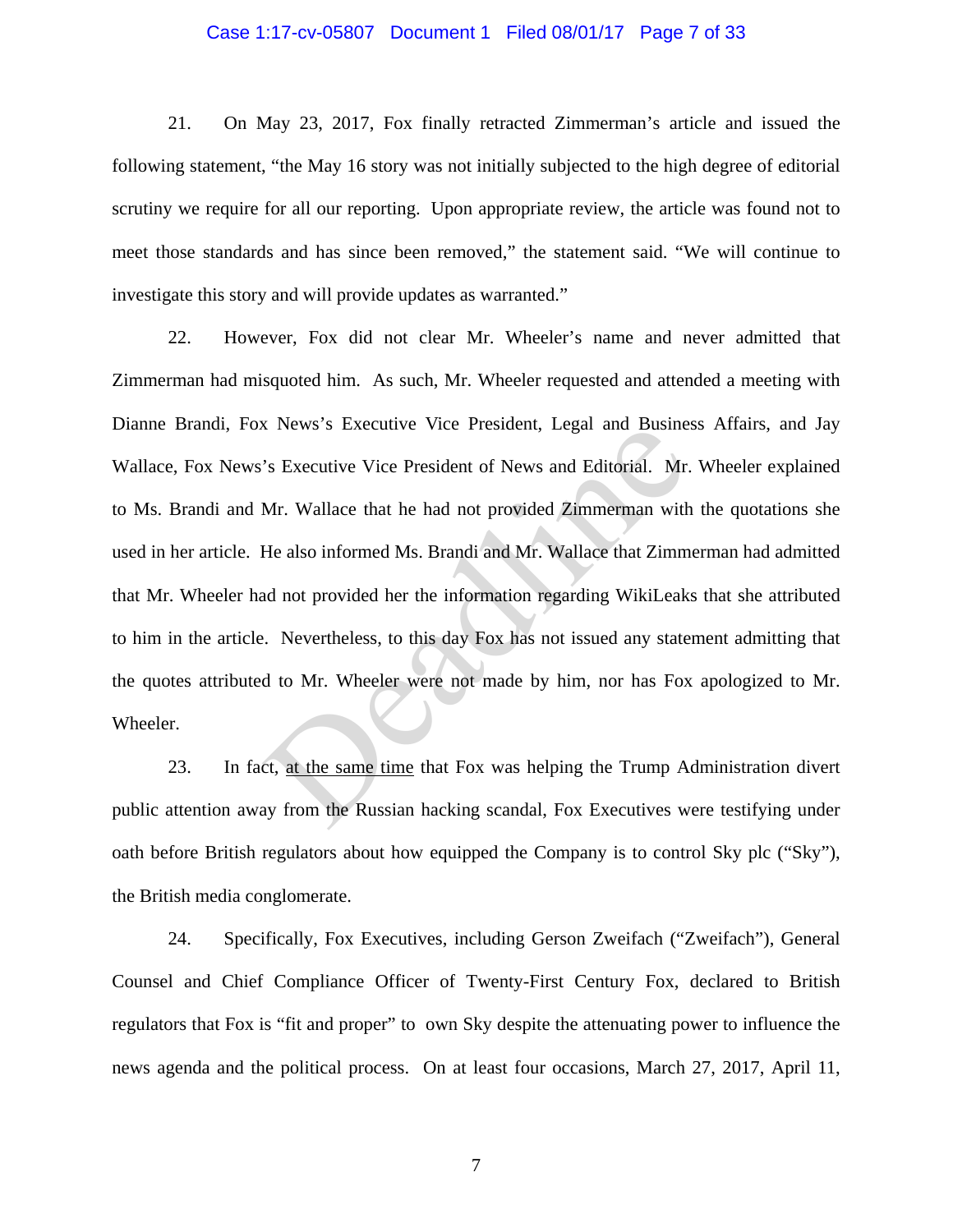### Case 1:17-cv-05807 Document 1 Filed 08/01/17 Page 8 of 33

2017, May 11, 2017 and May 30, 2017, Zweifach and other Fox Executives met with officials in London in an attempt to convince them that Fox had in place procedures to ensure compliance with broadcasting standards to purchase Sky, and to alleviate concerns regarding Fox's ability to influence the media.

25. Shockingly, it is clear that simultaneous with such baseless claims of nonpartisanship, Fox was contriving with Butowsky and members of the Trump Administration to publish and disseminate fake news to affect politics in America.

26. Such devious scheming is precisely why British regulators have yet to provide a green light to Fox for the Sky takeover bid, and why many U.K. politicians question whether Fox is capable of news dissemination in a fair and neutral manner.

27. The overt alliance between Rupert Murdoch's media conglomerate and Donald Trump is longstanding. Notwithstanding Ofcom's inquiries into Fox's ability to convey news in a nonpartisan manner, the collaboration appears only to have deepened since President Trump's Administration took over the White House. By way of example only, last week President Trump dined with Fox's star host Sean Hannity, former Fox co-president Bill Shine and now former White House communications director Anthony Scaramucci. According to The Washington Post, a senior White House official said that the four men met to "discuss overhauling the West Wing staff and [Trump's] political strategy." https://www.washingtonpost.com/news/postpolitics/wp/2017/07/26/trump-dines-with-sean-hannity-ousted-fox-executive-bill-shine-andscaramucci/?utm\_term=.56065337c58a. devious scheming is precisely why British regulators has a<br>provided a set of the Sky takeover bid, and why many U.K. politicians qui<br>ssemination in a fair and neutral manner.<br>overt alliance between Rupert Murdoch's media c

28. As a result of the abhorrent conduct described herein, Mr. Wheeler brings claims for defamation *per se* against Defendants Twenty-First Century Fox, Inc. ("21st Century Fox"),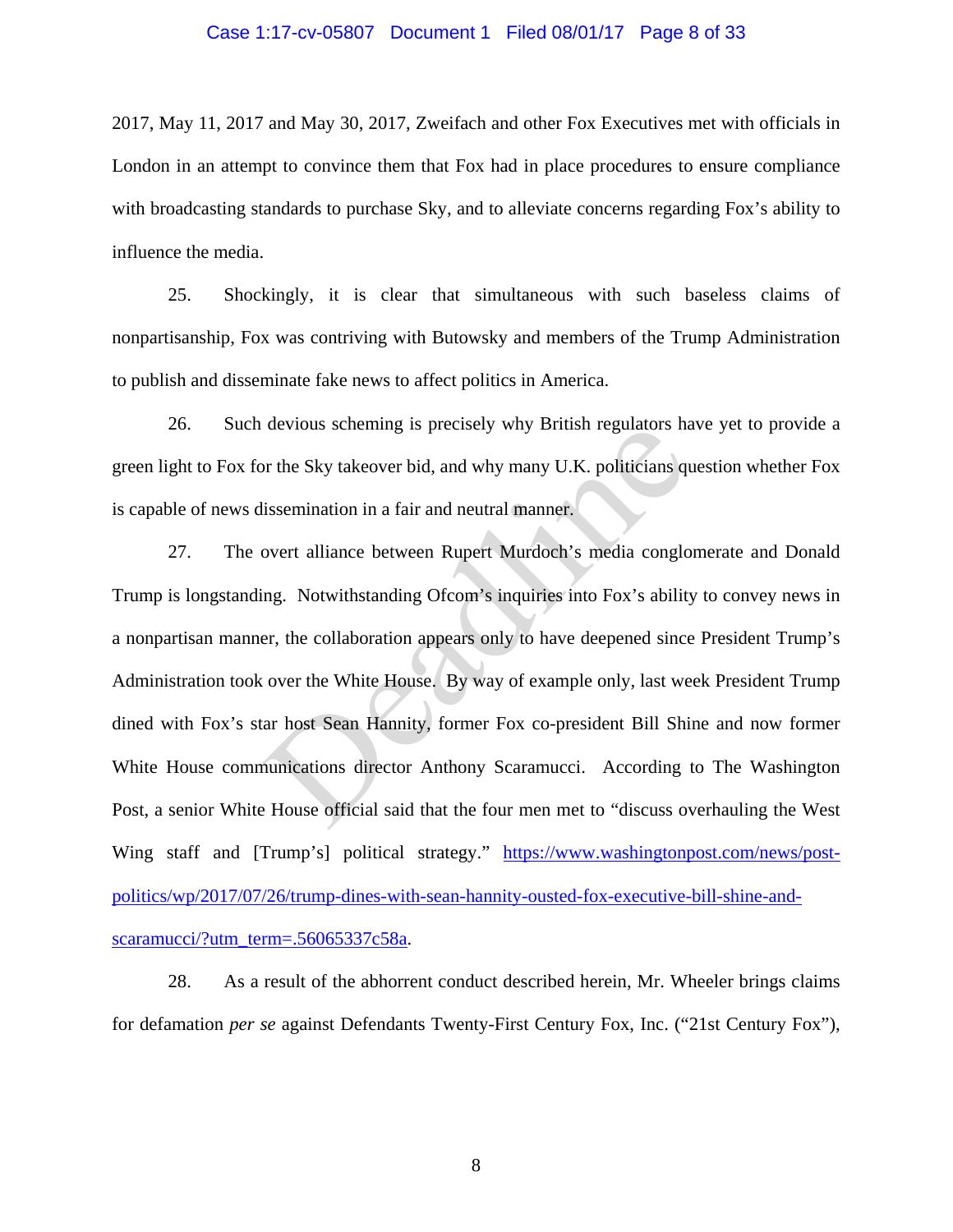### Case 1:17-cv-05807 Document 1 Filed 08/01/17 Page 9 of 33

Fox News Network LLC ("Fox News") (21st Century Fox and Fox News, together, "Fox"), Malia Zimmerman and Ed Butowsky.

29. Moreover, in addition to the above, Mr. Wheeler has been subjected to discrimination based upon his race, for which he brings claims under 42 U.S.C. § 1981.

### **JURISDICTION AND VENUE**

30. The Court has subject matter jurisdiction over this action pursuant to 28 U.S.C. § 1332(a), as Mr. Wheeler is a resident of the state of Maryland and: (i) Defendants Twenty-First Century Fox, Inc. and Fox News Network LLC are Delaware corporations with their principal place of business in New York County, New York; (ii) Defendant Malia Zimmerman resides in California; and (iii) Defendant Ed Butowsky resides in the state of Texas. Thus, there is complete diversity between Plaintiff and Defendants. In addition, pursuant to 28 U.S.C. § 1332(a), the amount in controversy, exclusive of costs and interest, is in excess of \$75,000. Ind Fox News Network LLC are Delaware corporations<br>New York County, New York; (ii) Defendant Malia Zir<br>Defendant Ed Butowsky resides in the state of Tex<br>between Plaintiff and Defendants. In addition, pursual<br>in controversy

31. Additionally, this action involves federal questions regarding the deprivation of Plaintiff's rights under 42 U.S.C. § 1981 and thus subject matter jurisdiction is proper pursuant to 28 U.S.C. § 1331.

32. This Court has supplemental subject matter jurisdiction over Plaintiff's related state and local law claims pursuant to 28 U.S.C. § 1367(a).

33. Venue is proper in this district pursuant to 28 U.S.C. § 1391(b) because a substantial part of the events or omissions giving rise to this action occurred in this district.

#### **ADMINISTRATIVE PROCEDURES**

34. Simultaneous with this filing, Plaintiff will submit a charge of discrimination with the Equal Employment Opportunity Commission ("EEOC"). After receiving his right to sue,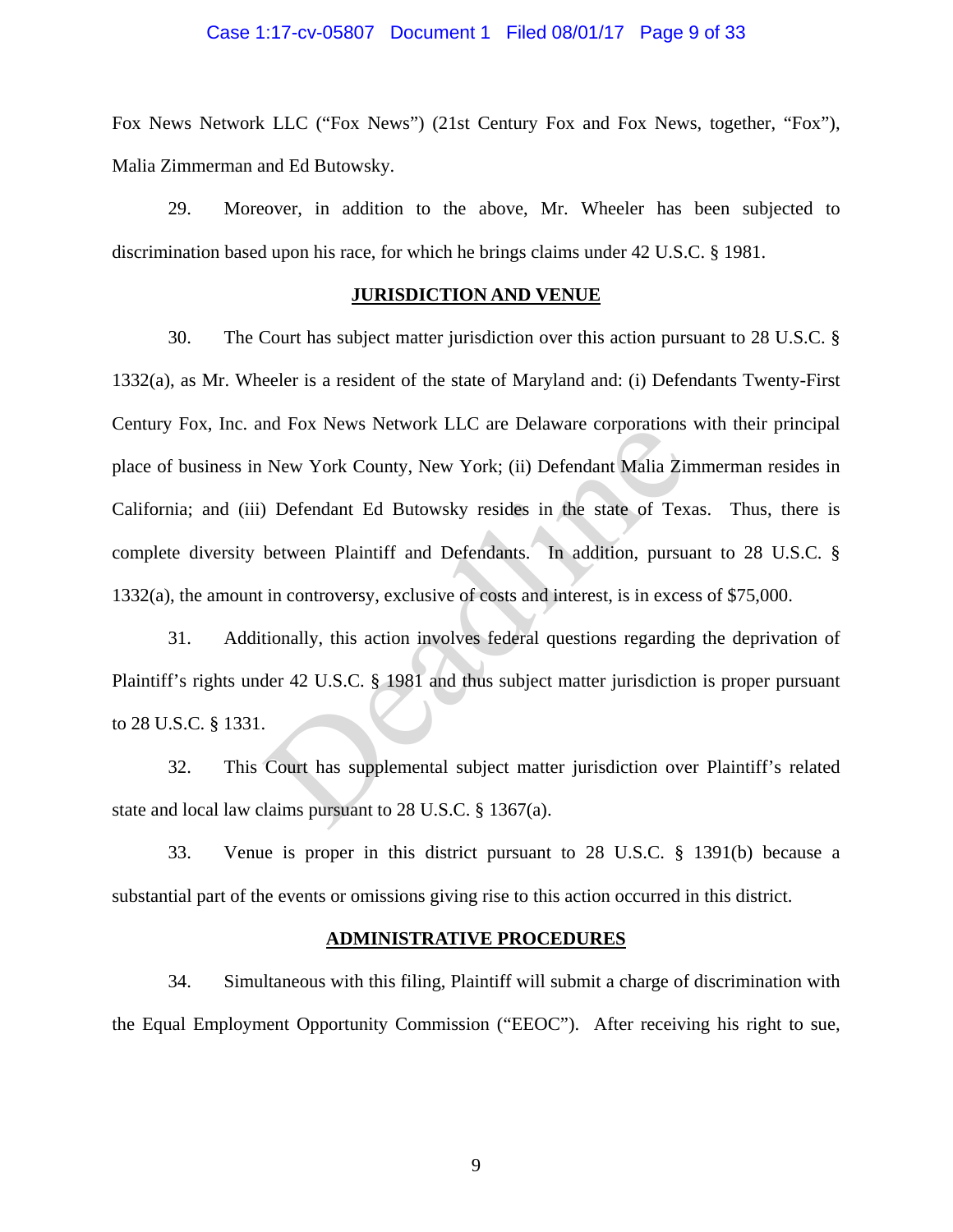### Case 1:17-cv-05807 Document 1 Filed 08/01/17 Page 10 of 33

Plaintiff will seek to amend this Complaint to add claims for Fox's violations of Title VII of the Civil Rights Act of 1964, 42 U.S.C. §§ 2000e *et seq*. ("Title VII").

35. Plaintiff has complied with any and all other prerequisites to filing this action.

#### **PARTIES**

36. Plaintiff Rod Wheeler is a resident of the state of Maryland. Mr. Wheeler is a contributor with Fox. At all relevant times, Mr. Wheeler has met and continued to meet the definition of an "employee" of Fox under all applicable statutes.

37. Defendant Twenty-First Century Fox, Inc. is duly organized and existing under and by virtue of the laws of the State of Delaware, and has its principal place of business at 1211 Avenue of the Americas, New York, New York. At all relevant times, Twenty-First Century Fox, Inc. has met the definition of an "employer" of Mr. Wheeler under all applicable statutes.

38. Defendant Fox News Network LLC is a limited liability company duly organized and existing under and by virtue of the laws of the State of Delaware, and has its principal place of business at 1211 Avenue of the Americas, New York, New York. Fox News Network LLC is a wholly owned subsidiary of Twenty-First Century Fox, Inc. At all relevant times, Fox News Network LLC has met the definition of an "employer" of Mr. Wheeler under all applicable statutes. hadant Twenty-First Century Fox, file. Is dury organized<br>laws of the State of Delaware, and has its principal place<br>icas, New York, New York. At all relevant times, Twenty<br>nition of an "employer" of Mr. Wheeler under all a

39. Defendant Malia Zimmerman resides in Los Angles, California. Defendant Zimmerman is an investigative reporter at Fox.

40. Defendant Ed Butowsky resides in Addison, Texas. Defendant Butowsky, the Managing Partner of Chapwood Investments, LLC, is a frequent contributor to Fox News and Fox Business.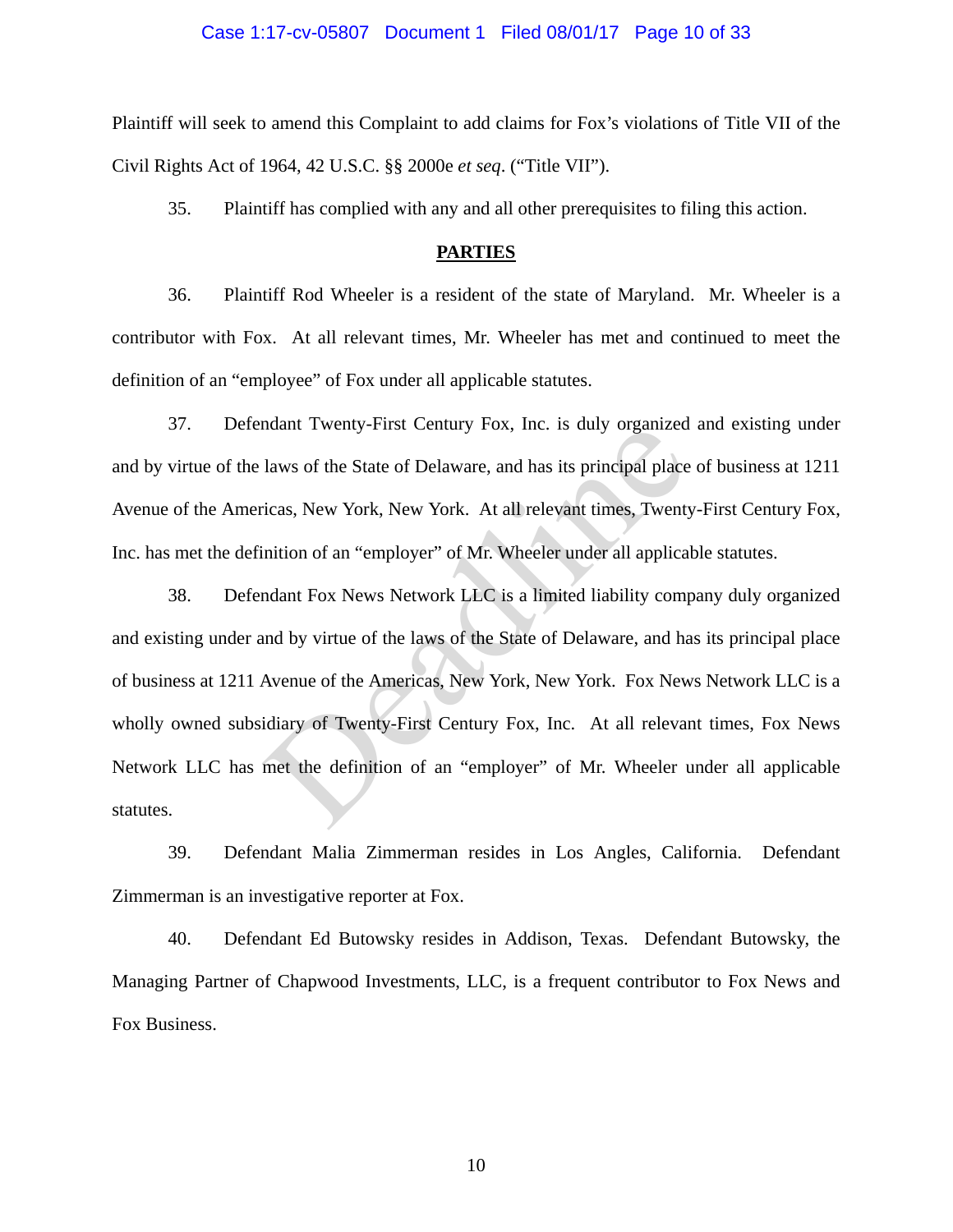#### **FACTS**

### **I. ED BUTOWSKY**

37. Ed Butowsky is a Dallas-based financial advisor and managing partner of Chapwood Investments, LLC.

38. Butowsky has worked extensively with Fox in the past, appearing as a contributor on the Fox News Channel and Fox Business News. He has appeared on Varney and Co., Closing Bell, Your World with Neil Cavuto, America Live with Megyn Kelly, the Willis Report and America's News HQ, as well as TheBlaze TV with Glenn Beck. http://www.edbutowsky.com /ed-butowsky/.

39. Butowsky also has close ties to Steve Bannon, the White House Chief Strategist and former Chief Executive Officer of Breitbart news. Of Bannon, Butowsky has said "I consider him a friend and a very nice man." https://www.buzzfeed.com/josephbernstein/theman-behind-the-seth-rich-private-investigation-has-a?utm\_term=.migyzVMXV#.yjdvOpb6p. According to *Buzzfeed*, Butowsky and Bannon met through Breitbart, where Butowsky was a contributor. In addition, Bannon has interviewed Butowsky for Breitbart Radio. Id. Q, as well as TheBlaze TV with Glenn Beck. http://www.<br>wsky also has close ties to Steve Bannon, the White Ho<br>Executive Officer of Breitbart news. Of Bannon, Bu<br>nd and a very nice man." https://www.buzzfeed.com/<br>n-rich-pri

40. Leading up to the 2016 election, Butowsky was a vocal supporter of President Donald Trump and an outspoken critic of Hillary Clinton. http://www.edbutowsky.com /vlog/ivoted-for/; https://www.youtube.com/watch?v=uSD2uJnbZCI. Butowsky attended President Trump's inauguration and recently uploaded to his Facebook page a photograph of him in the White House briefing room. http://www.nbcnews.com/politics/white-house/dnc-staffer-smurder-draws-fresh-conspiracy-theories-n760186.

### **II. MALIA ZIMMERMAN**

41. Malia Zimmerman is an investigative journalist at Fox News.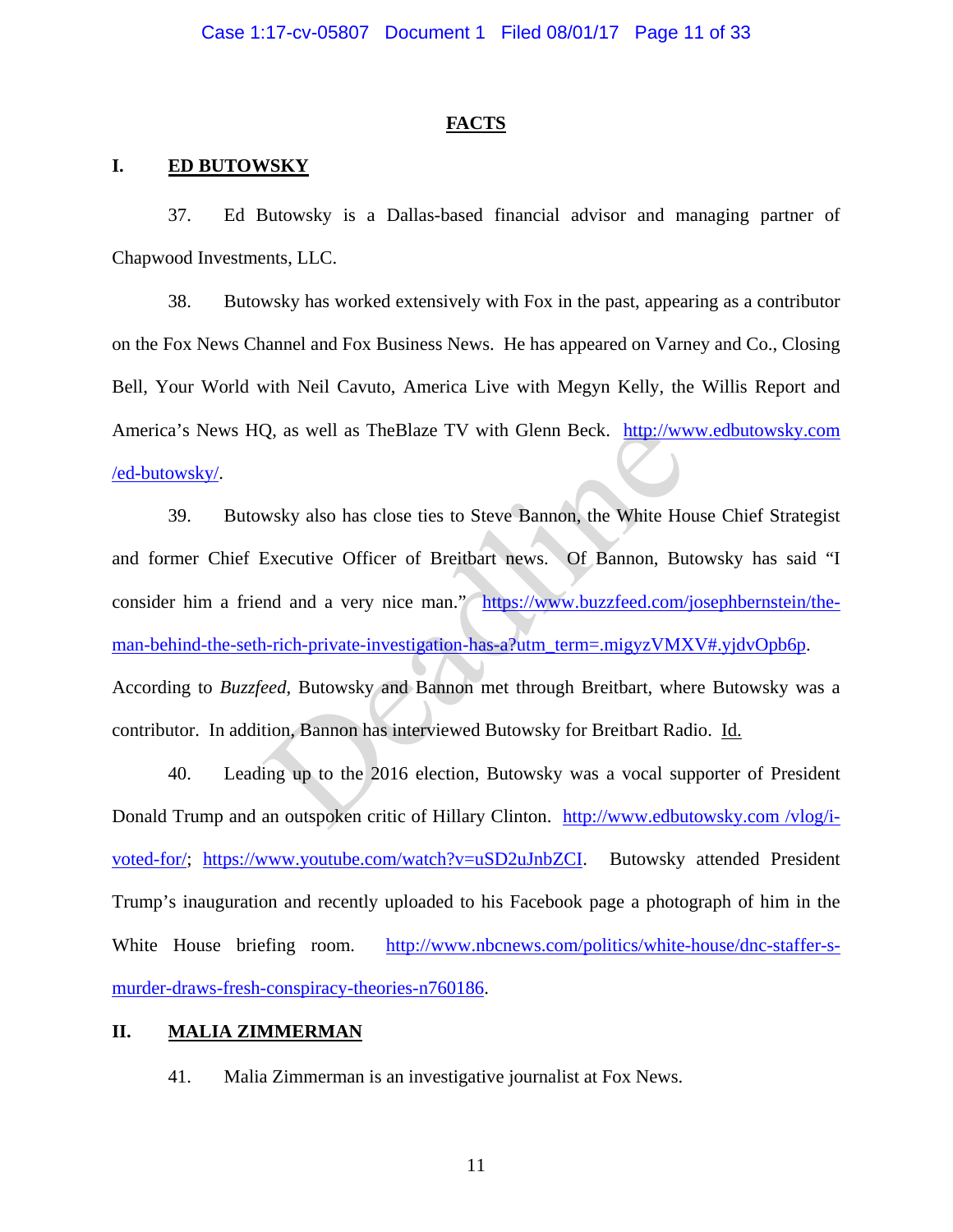### Case 1:17-cv-05807 Document 1 Filed 08/01/17 Page 12 of 33

42. Prior to Fox, Zimmerman was the founder and President of the Hawaii Reporter.

http://www.civilbeat.org/2015/01/editors-desk-hawaii-reporters-malia-zimmerman-bids-aloha/.

The Hawaii Reporter was a news website funded primarily by Watchdog.org, part of the conservative Franklin Center for Government and Public Integrity. Id. Zimmerman left the Hawaii Reporter in January 2015 to work for Fox News. Id.

# **III. DEMOCRATIC NATIONAL COMMITTEE HACKING SCANDAL AND MURDER OF SETH RICH**

43. News of the DNC hacking scandal broke on June 14, 2016 when the Washington Post reported that two groups working for the Russian government had accessed the DNC's computer network and was monitoring the DNC's emails and chat communications. https://www.washingtonpost.com/world/national-security/russian-government-hackerspenetrated-dnc-stole-opposition-research-on-trump/2016/06/14/cf006cb4-316e-11e6-8ff7- 7b6c1998b7a0\_story.html?hpid=hp\_rhp-; http://www.cnn.com/2016/12/26/us/2016-presidentialcampaign-hacking-fast-facts/index.html. wo groups working for the Russian government had a<br>and was monitoring the DNC's emails and cha<br>gtonpost.com/world/national-security/russian-governmen<br>--opposition-research-on-trump/2016/06/14/cf006cb4-316<br>y.html?hpid=hp\_rh

44. On July 22, 2016, WikiLeaks released nearly 20,000 emails from the accounts of seven DNC officials. The emails included controversial statements from former DNC Chairwoman, Debbie Wasserman Schultz, indicating bias on the part of the Democratic Party against Bernie Sanders and in favor of Hillary Clinton.

http://www.cnn.com/2016/12/26/us/2016-presidential-campaign-hacking-fast-facts/index.html.

45. On October 7, 2016, the Department of Homeland Security released a statement that said that the U.S. Intelligence Community ("USIC") was "confident that the Russian Government directed the recent compromises of e-mails from US persons and institutions, including from US political organizations." https://www.dhs.gov/news/2016/10/07/jointstatement-department-homeland-security-and-office-director-national. Subsequently, in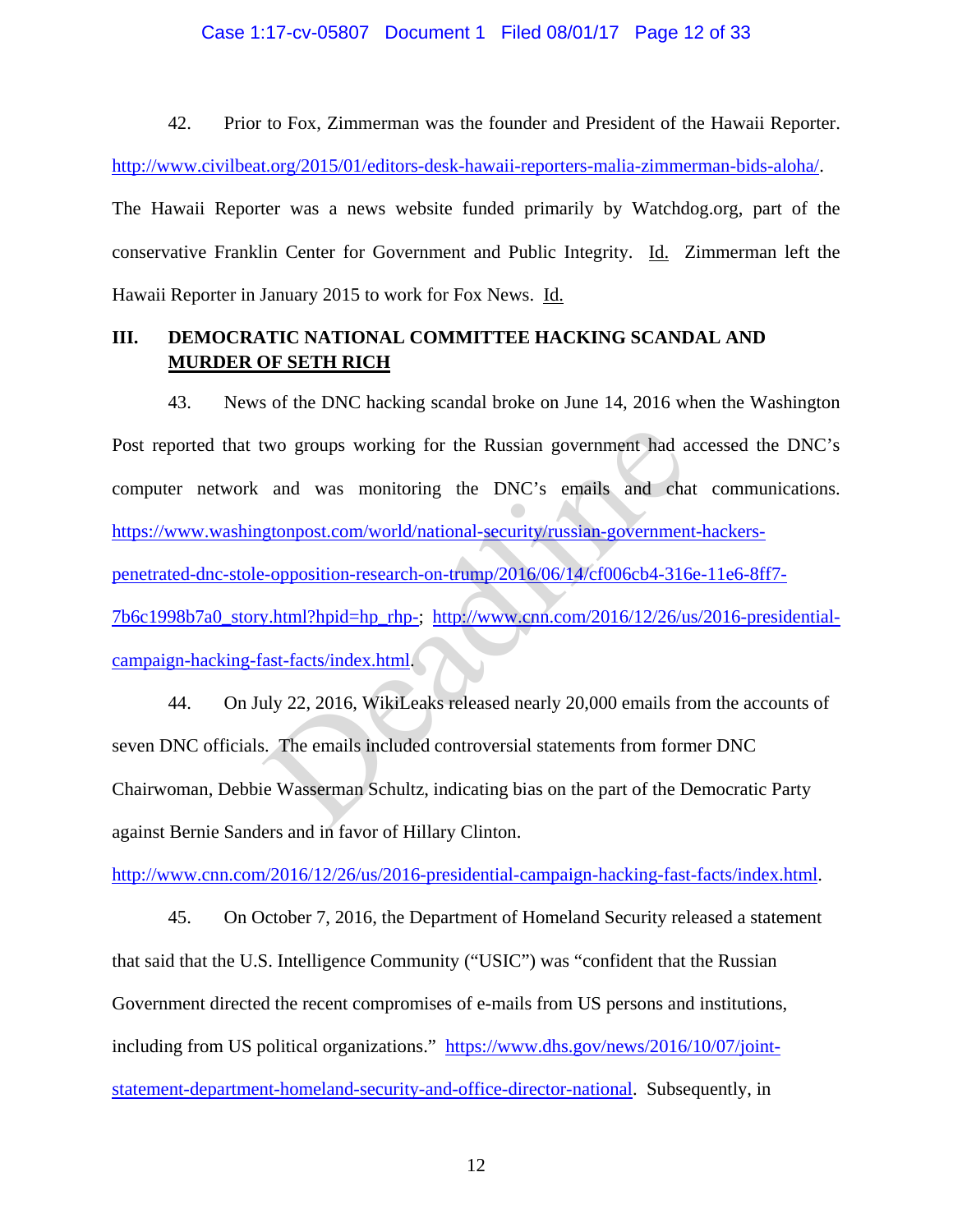### Case 1:17-cv-05807 Document 1 Filed 08/01/17 Page 13 of 33

December 2016, the CIA and FBI both determined that Russia hacked the DNC and that Russia sought to help President Donald Trump win the White House. https://www.washingtonpost.com/ graphics/2017/world/national-security/russia-hacking-timeline/?utm\_term=.06444bce83f0.

46. Seth Rich, a 27-year old DNC Staffer, was murdered on July 10, 2016. Police determined that the murder occurred in the course of a botched robbery.

47. By the end of August 2016, a number of individuals theorized that Seth Rich – and not the Russians – was actually WikiLeaks' source for the DNC emails published on July 22, 2016. http://insider.foxnews.com/2016/08/25/assange-refers-murdered-dnc-staffer-allegedpotential-wikileaks-source. On August 9, 2016, Julian Assange, the founder of WikiLeaks, made numerous cryptic statements regarding Seth Rich's potential role as the source of the DNC emails to WikiLeaks. Id. These comments fueled a growing conspiracy theory on Twitter, and later on message boards on Reddit and 4chan that Seth Rich's death was connected to the DNC. http://www.latimes.com/business/hollywood/la-fi-ct-seth-rich-conspiracy-20170523 htmlstory.html. Source. On August 9, 2016, Julian Assange-refers-indicated-<br>source. On August 9, 2016, Julian Assange, the fourtier<br>price statements regarding Seth Rich's potential role as the<br>s. Id. These comments fueled a growing conspi

# **IV. THE "CLOUD" OF THE RUSSIA INVESTIGATION**

48. On the morning of March 30, 2017, President Donald Trump called then FBI Director James Comey. During the call, the President described the Russia investigation as a cloud that was impairing his ability to act on behalf of the country. He said he had nothing to do with Russia and asked what could be done to lift the cloud. The President went on to say that if there were some "satellite" associates of his who did something wrong, it would be good to find that out, but that the President hadn't done anything wrong and hoped that Director Comey would find a way to get it out that he was not being investigated. Director Comey was fired on May 9, 2017. http://www.cnn.com/2017/06/07/politics/james-comey-memostestimony/index.html.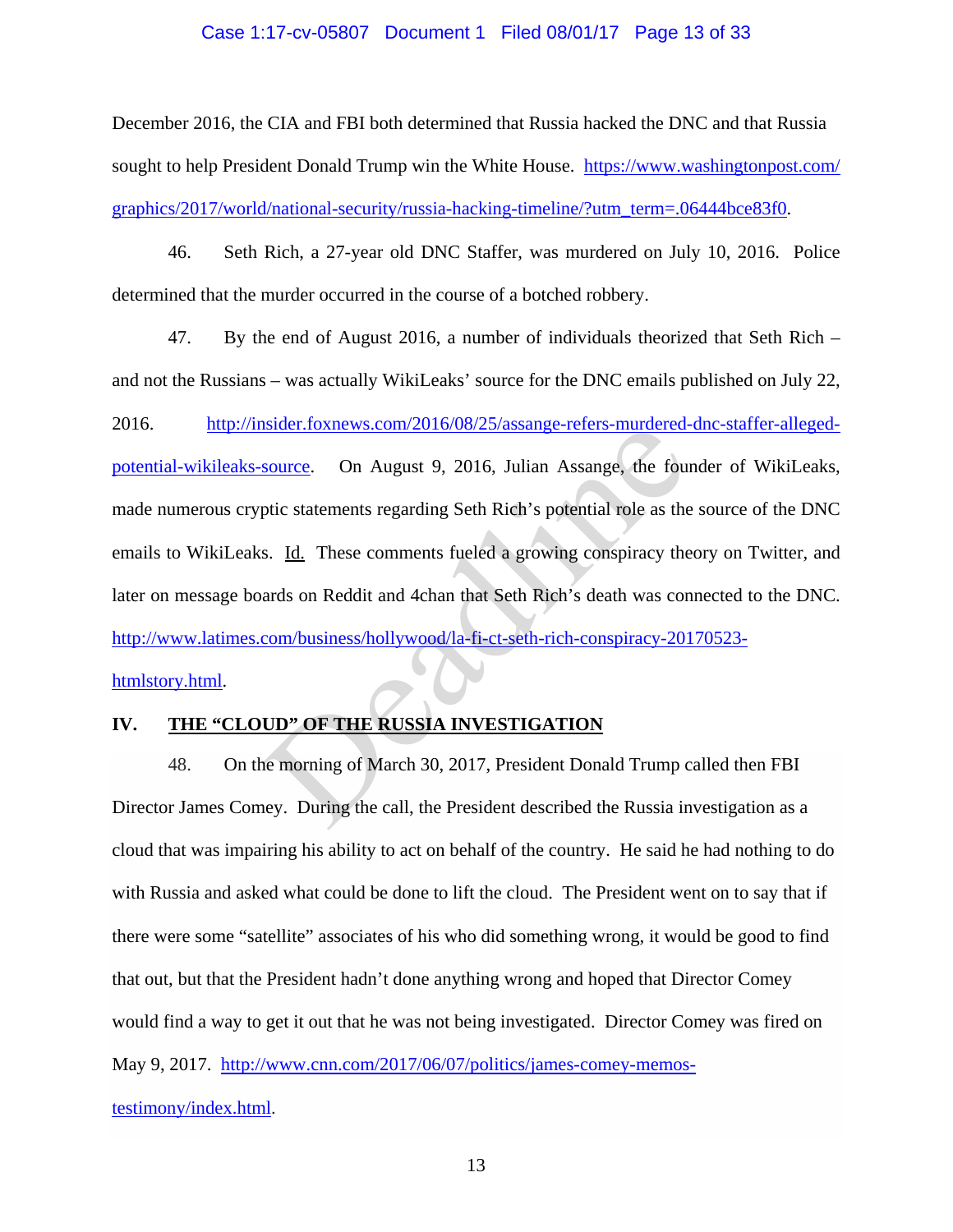# **V. BUTOWSKY RECRUITS MR. WHEELER TO INVESTIGATE THE MURDER OF SETH RICH**

49. Mr. Wheeler is a former Washington D.C. Police homicide detective and current

private investigation consultant, crime analyst and Fox News contributor.

50. On February 23, 2017, Mr. Wheeler received a text message from Butowsky. The

message – which was the first communication Mr. Wheeler ever had with Butowsky – read:

"I appreciate you reading this text message. We have many mutual friends including Adam Housley and many others from Fox News. Although I'm not a paid fox contributor, I do appear frequently on the News channel as well as the business channel. I watched your work for years and admire what you wearing [*sic*] on television. Behind the scenes I do a lot of work, (unpaid) helping to uncover certain stories, my biggest work was revealing most of what we know today about Benghazi. I'm looking for some assistance on something that happened in Washington I would appreciate if you would give me a call at 972.XXX.XXXX. Of all the people you have met in your line of work you have put me right next to those you view as the most confidential. I am extremely discreet. Is there a time I can give you a call this morning?" lews channel as well as the business channel. I watched<br>for years and admire what you wearing [sic] on televi<br>and the scenes I do a lot of work, (unpaid) helping to und<br>in stories, my biggest work was revealing most of wha

51. Shortly thereafter, Mr. Wheeler called Butowsky and spoke with him for approximately 20 minutes. Butowsky stated that he was calling to enlist Mr. Wheeler to conduct an investigation into the Seth Rich murder. Butowsky explained that the Rich family was looking to engage an investigator (Mr. Wheeler), and that Butowsky had agreed to foot the bill. Mr. Wheeler informed Butowsky that although he did vaguely recall the details of the murder, it was Mr. Wheeler's impression that the case was a botched robbery as the Washington D.C. police had previously reported. Mr. Wheeler informed Butowsky that he would be delighted to assist the Rich family and try to identify a suspect.

52. As it turned out, Butowsky and Zimmerman (who Mr. Wheeler later learned was working with Butowsky) were not simply Good Samaritans attempting to solve a murder. Rather, Butowsky and Zimmerman were interested in advancing a political agenda. Specifically,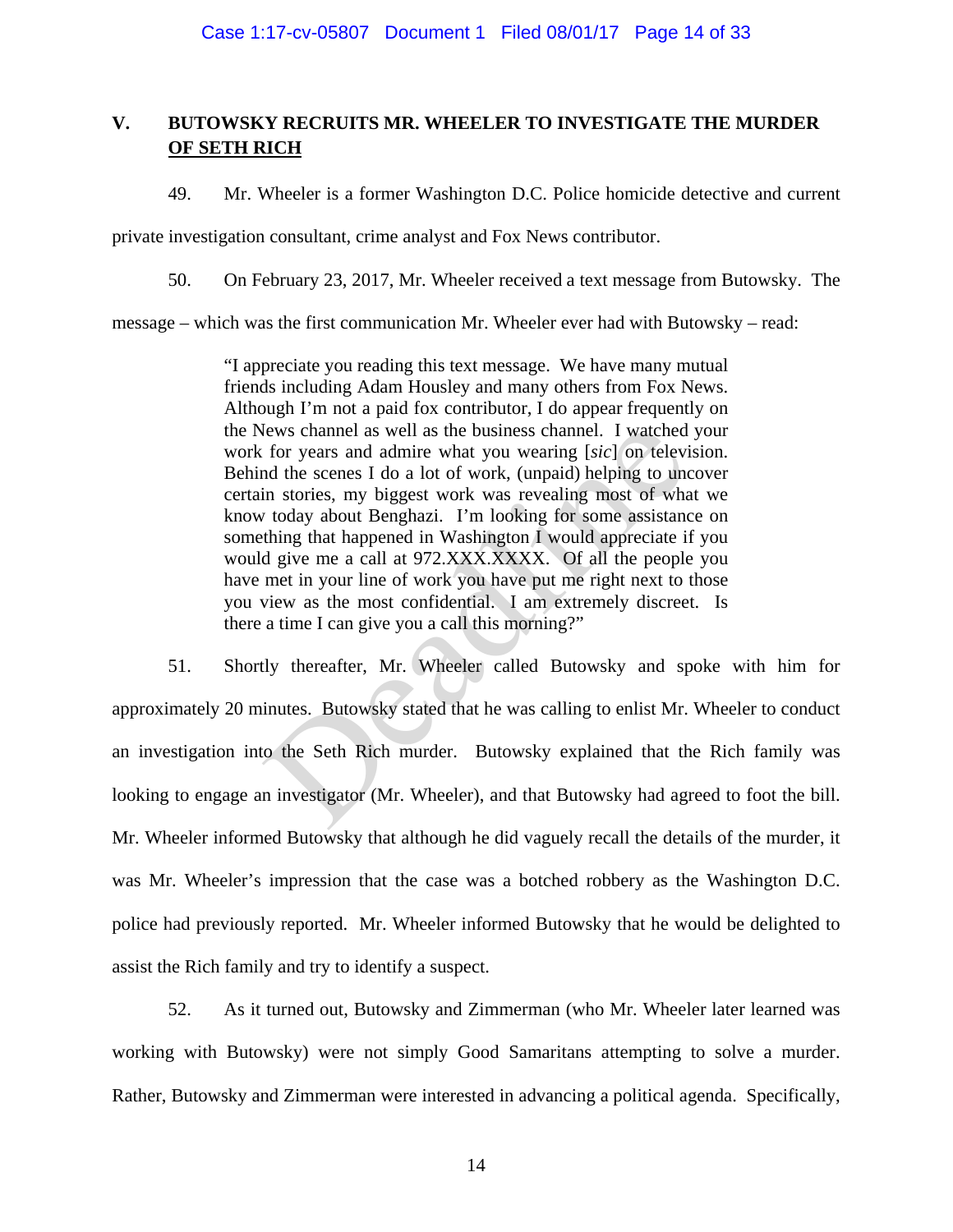## Case 1:17-cv-05807 Document 1 Filed 08/01/17 Page 15 of 33

it was their aim to have Mr. Wheeler's investigation confirm that: (i) Seth Rich was responsible for the leaks of DNC emails to WikiLeaks; and (ii) Seth Rich was murdered by a Democrat operative because he leaked the emails to WikiLeaks.

53. Butowsky and Zimmerman hoped that, if Mr. Wheeler could confirm that Seth Rich leaked the DNC emails to WikiLeaks, that would debunk reports the Russians were responsible for the DNC hacks. In turn, Butowsky and Zimmerman hoped that, if Mr. Wheeler could shift the blame for the DNC hacks from the Russians to Seth Rich, this would undermine reports of collusion between Russia and the Trump Administration.

54. Indeed, before Butowsky ever contacted Mr. Wheeler, he had already had a conversation on this topic with Seymour (Sy) Hersh. Mr. Hersh is an American investigative journalist who is notorious for using anonymous sources and is responsible for publishing a number of highly controversial stories.

55. During his conversation with Butowsky, Mr. Hersh claimed that he had received information from an "FBI report." Mr. Hersh had not seen the report himself, but explained: "I have somebody on the inside who will go and read a file for me. And I know this person is unbelievably accurate and careful. He's a very high level guy." between Russia and the Trump Administration.<br>Ed, before Butowsky ever contacted Mr. Wheeler, he<br>stopic with Seymour (Sy) Hersh. Mr. Hersh is an Am<br>otorious for using anonymous sources and is responsib<br>introversial stories.

56. According to Mr. Hersh, his source told him that the FBI report states that, shortly after Seth Rich's murder, the D.C. police obtained a warrant to search his home. When they arrived at the home, the D.C. police found Seth Rich's computer, but were unable to access it. The computer was then provided to the D.C. police Cyber Unit, who also were unable to access the computer. At that point, the D.C. police contacted the Cyber Unit at the FBI's Washington D.C. field office. Again, according to the supposed FBI report, the Washington D.C. field office was able to get into the computer and found that in "late spring early summer [2016], [Seth Rich]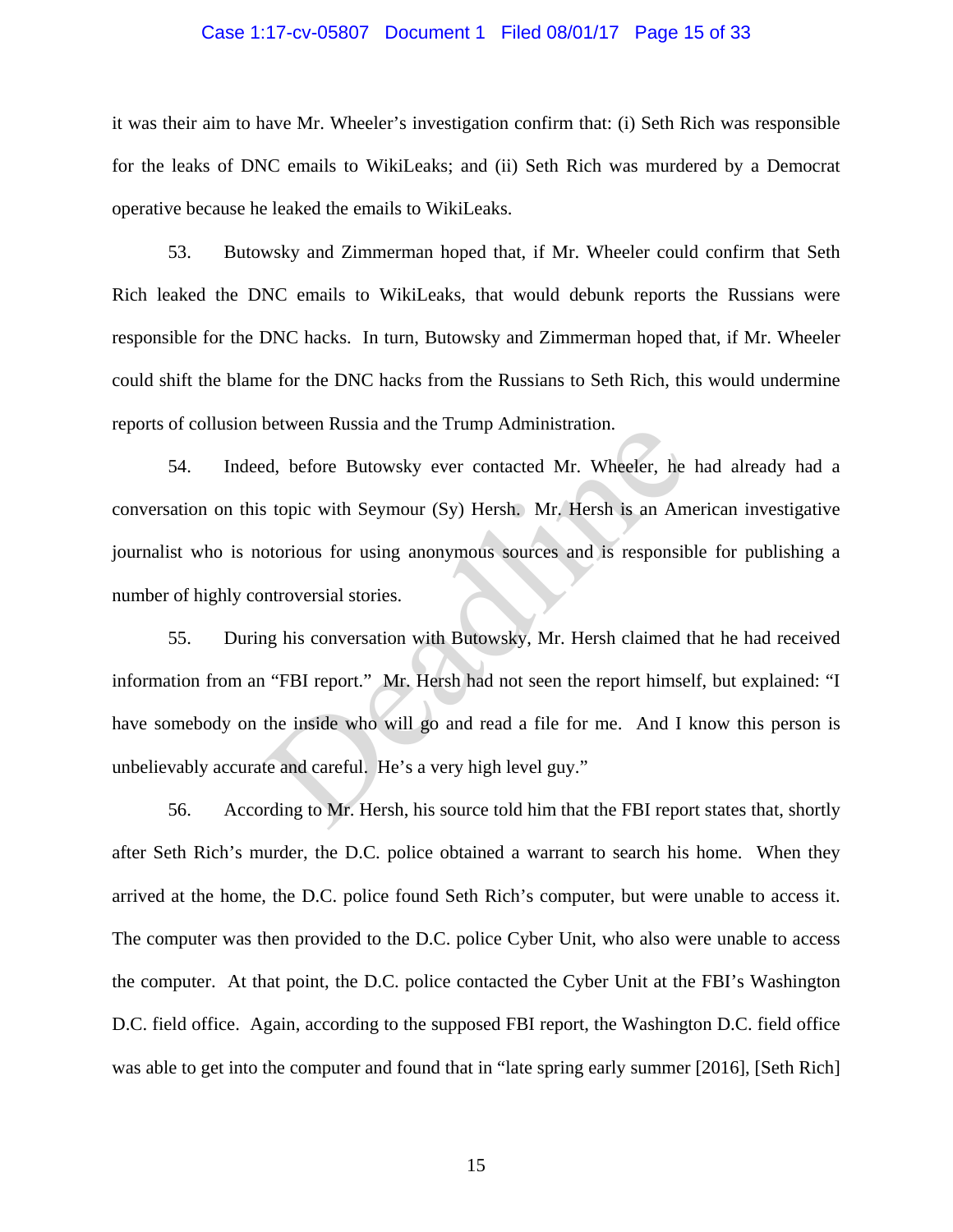#### Case 1:17-cv-05807 Document 1 Filed 08/01/17 Page 16 of 33

[made] contact with Wikileaks." "They found what he had done. He had submitted a series of documents, of emails. Some juicy emails from the DNC." Mr. Hersh told Butowsky that Seth Rich "offered a sample [to WikiLeaks][,] an extensive sample, you know I'm sure dozens, of emails, and said I want money."

57. Among other things, during the conversation Butowsky said, "*the most important thing is this. Everyone, there's so many people throughout Trump's four years and maybe eight years are always going to fall back on the idea that he is not legitimate and the Russians got him elected. This [information about Seth Rich providing emails to WikiLeaks] changes all of that.*" He also said that with this information, *"[w]e solve the problem about Russians are the ones that gave the emails because that did not happen. I know that did not happen.*" Finally, Butowsky told Mr. Hersh, "You don't have to go to the White House, but I have a great history of getting things, of getting things out there without people knowing that I'm the one who did it." Mr. Hersh cautioned Butowsky that the information was not necessarily true, and that, even if true, it did not preclude the possibility that the Russians also hacked the DNC. of the *emails because that did not happen. I know that emails because that did not happen. I know tha* old Mr. Hersh, "You don't have to go to the White Housings, of getting things out there without people knowing t

58. In addition, throughout March 2017, Butowsky exhibited a great deal of anxiety with Jack Burkman, a Republican lobbyist who claimed to have evidence that Seth Rich was killed by Russian operatives after Seth Rich discovered that the Russians had hacked the DNC. Obviously this narrative would contradict the story Butowsky wanted to write, and on March 2, 2017, Butowsky asked Zimmerman for Mr. Burkman's contact information and stated, "*I need to shut him up.*" As Mr. Burkman began to gain additional notoriety, Butowsky's anxiety grew. On March 23, 2017, immediately after the Rich family announced that Burkman was involved in setting up a go-fund-me page to assist in investigating the Seth Rich murder, Butowsky wrote to Mr. Wheeler, "I am having a huge anxiety over Burkman today."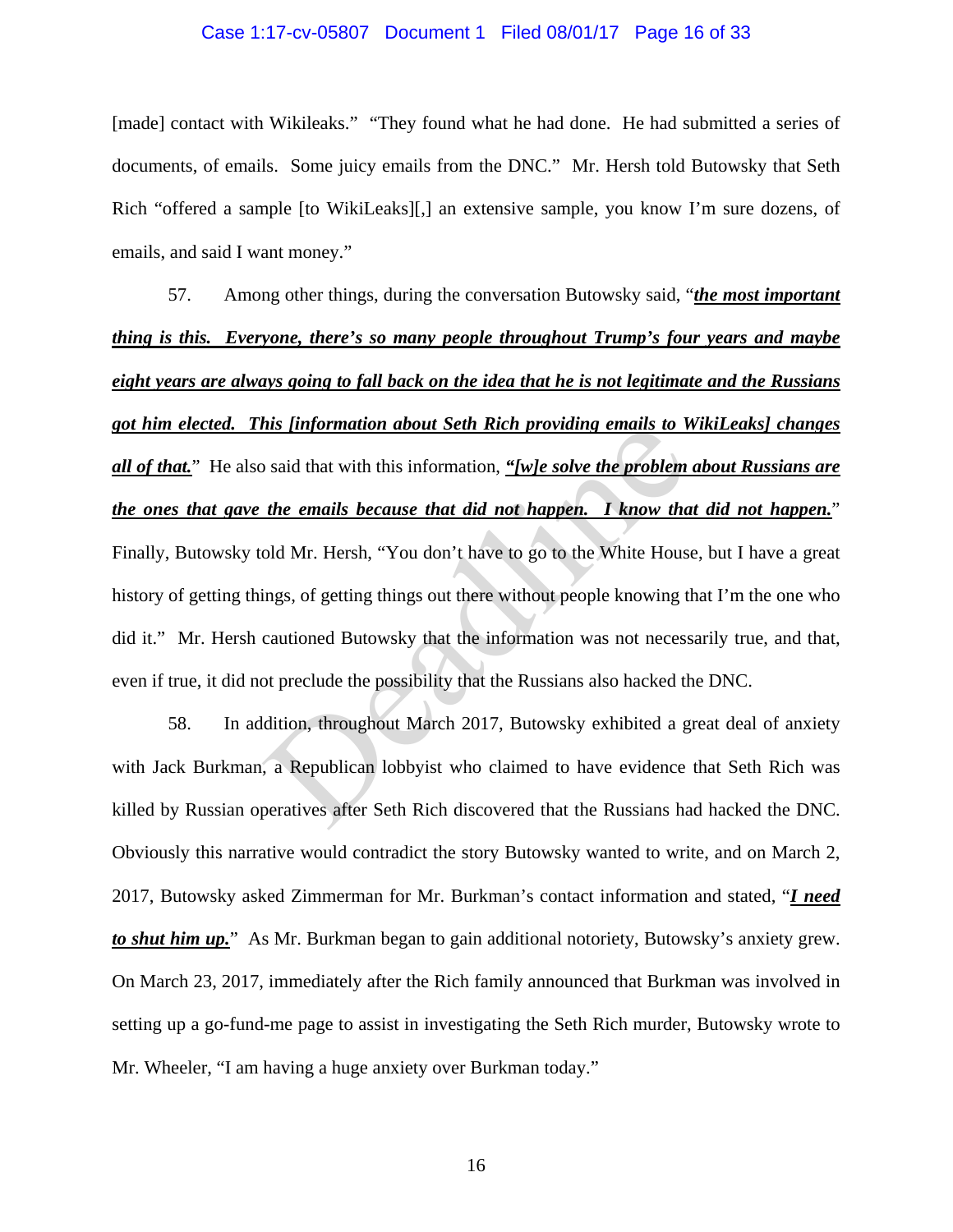### Case 1:17-cv-05807 Document 1 Filed 08/01/17 Page 17 of 33

59. On Tuesday, February 28, 2017 Mr. Wheeler met with Butowsky at a restaurant on Capitol Hill in Washington D.C. When Mr. Wheeler arrived, he was surprised to find that Butowsky was accompanied by Zimmerman. Butowsky advised Mr. Wheeler that Zimmerman was an investigative journalist with Fox News, and had been investigating the death of Seth Rich for several months.

60. Following their lunch, Butowsky introduced Mr. Wheeler to the Rich family. However, before doing so, Butowsky warned Mr. Wheeler: "Make sure to play down Fox News, don't mention you know Malia [Zimmerman]."

61. Over the course of the following weeks, Mr. Wheeler had multiple conversations with the Rich family regarding his retention. Mr. Wheeler spoke during this time with Seth's father, Joel, Seth's mother, Mary, and Seth's brother, Aaron.

62. On March 14, 2017, the Rich family formally retained Mr. Wheeler to investigate the murder of Seth Rich. Butowsky wired \$5,000 to Mr. Wheeler as an up-front payment for the investigation. Rather than use his own bank account to send the wire, Butowsky used an account in the name of "GOOGIE, LP." The course of the following weeks, Mr. Wheeler had muy regarding his retention. Mr. Wheeler spoke during the mother, Mary, and Seth's brother, Aaron.<br>The March 14, 2017, the Rich family formally retained Mr. Wikich. Butows

#### **VII. APRIL 2017**

66. On April 18, 2017, Butowsky sent a text message to Mr. Wheeler that stated: "*Are you in Washington DC area on Thursday afternoon? I am meeting Sean spicer and want you with me.*" Butowsky's purpose in meeting with Mr. Spicer, President Trump's former press secretary, was to keep him abreast of his investigation of the Seth Rich murder. Indeed, on April 19, 2017, Butowsky sent the following text message to Mr. Wheeler: "*Do you have summary done yet?[ ] Just bulletpointed. Just want to make sure we get point to Sean easily.*" Butowsky and Mr. Wheeler did in fact meet with Mr. Spicer on April 20, 2017 to keep him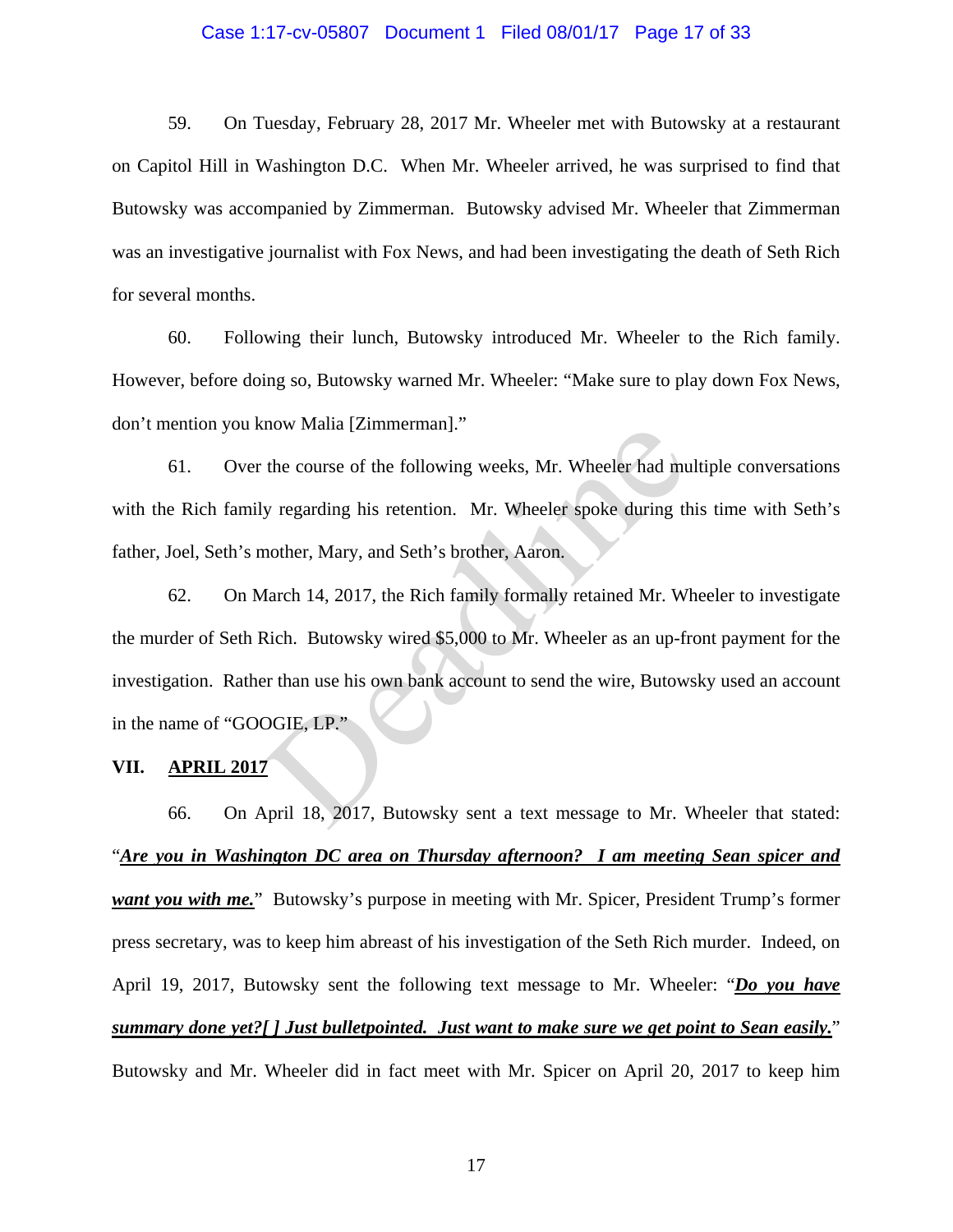### Case 1:17-cv-05807 Document 1 Filed 08/01/17 Page 18 of 33

informed about the Seth Rich murder investigation. Mr. Spicer was provided with a copy of Mr. Wheeler's investigative narrative and asked Butowsky and Mr. Wheeler to keep him abreast of any developments in the case. Upon information and belief, Butowsky did just that.

67. On April 19, the day before Butowsky and Mr. Wheeler met with Mr. Spicer, Mr. Wheeler met with Sarah Flores, the Director of Public Affairs at the Department of Justice ("DOJ"). Although Mr. Wheeler's meeting did not concern Seth Rich, *unbeknownst to Mr. Wheeler at the time, Butowsky had already reached out to talk with Ms. Flores about the Seth Rich murder "investigation."* Butowsky sent a text message to Mr. Wheeler that stated: "She [Ms. Flores] knows me well. Tell her I said hello. Let her know why I was calling her, Seth Rich. Ask her to keep it quiet because we don't know [ ] who the good or the bad people are anymore. But we know she's one of the really good ones."

68. Mr. Wheeler was able to secure an interview with Detective Della-Camera, with the Washington D.C. Metro Police Department on April 24, 2017. Detective Della-Camera is the lead homicide detective on the Seth Rich case. The night before the interview, Mr. Wheeler received an email from Butowsky that stated: "Della camera is either helping us or we will go after him as being part of the coverup." Internal Bureaux and Text Inessage to M. Where<br>
me well. Tell her I said hello. Let her know why I w<br>
eep it quiet because we don't know [] who the good or<br>
now she's one of the really good ones."<br>
Wheeler was able to secu

69. Mr. Wheeler eventually met with Detective Della-Camera on April 25, 2017. Detective Della-Camera confirmed that he still believed that Seth Rich's murder was the result of a robbery gone bad. Detective Della-Camera also stated that he had nothing to say or to show that the shooting was related to emails or anything other than a street robbery. Detective Della-Camera also stated that he had no knowledge of any FBI involvement with the Seth Rich murder investigation. Finally, Detective Della-Camera stated that he did not have anything pointing the finger at the DNC other than the conspiracy theories.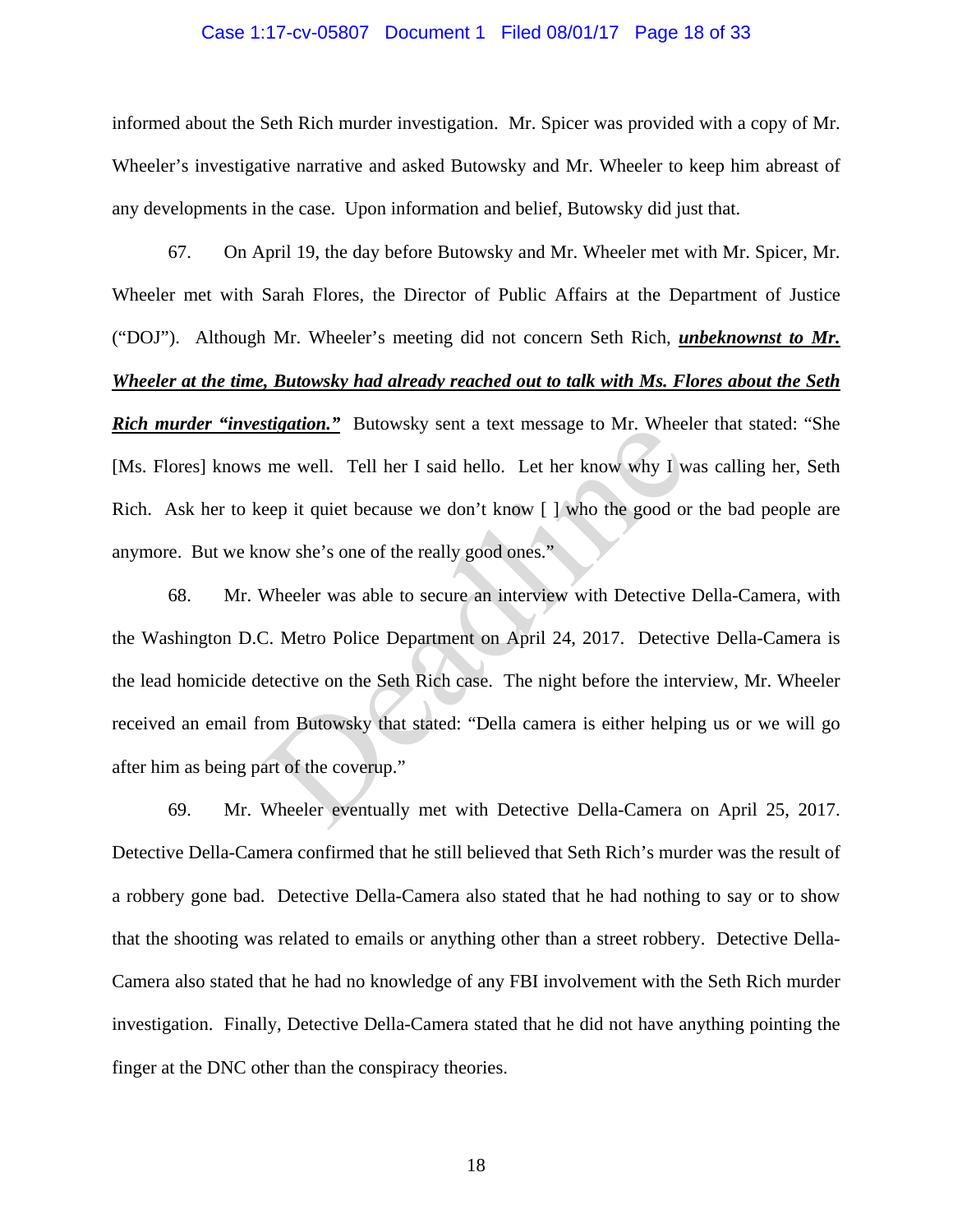### **VIII. MAY 10, 2017 TO MAY 15, 2017**

70. On May 10, 2017 – *the day after President Trump fired Director Comey* – Butowsky and Zimmerman called Mr. Wheeler to inform him that they had supposedly secured a source at the FBI who confirmed that emails were sent between Seth Rich and WikiLeaks.

71. The following day, on May 11, 2017, Zimmerman sent Mr. Wheeler a draft of her story regarding the Seth Rich murder. The draft did not contain any quotes from Mr. Wheeler to the effect that Seth Rich had sent any emails to WikiLeaks, nor did the draft quote Mr. Wheeler as saying that the DNC, Democratic Party or Clintons were engaged in a cover-up.

72. On May 14, 2017, Butowsky – who at that point was pressuring Mr. Wheeler to complete his investigation – sent a text message to Mr. Wheeler that stated:

# "*Not to add any more pressure but the president [Donald Trump] just read the article. He wants the article out immediately. It's now all up to you. But don't feel the pressure"*

73. This text message was sent less than one week after President Trump fired Director Comey. Upon information and belief, President Trump wanted Zimmerman's article published to help lift the cloud of the Russia investigation. NC, Democratic Party or Clintons were engaged in a cove<br>
Aay 14, 2017, Butowsky – who at that point was pressure<br>
gation – sent a text message to Mr. Wheeler that stated:<br>
to add any more pressure but the president [Donald

74. Moreover, just before Butowsky sent the text message above, he left a voicemail for Mr. Wheeler in which he said, "*A couple minutes ago I got a note that we have the full, uh, attention of the White House, on this. And, tomorrow, let's close this deal, whatever we've got to do. But you can feel free to say that the White House is onto this now.*"

75. Less than 24 hours later, on May 15, 2017, Zimmerman informed Mr. Wheeler that she would be publishing her story imminently.

76. Mr. Wheeler explained to Zimmerman he was traveling and could not review the drafts of the story she sent to him throughout the day. Zimmerman asked Mr. Wheeler for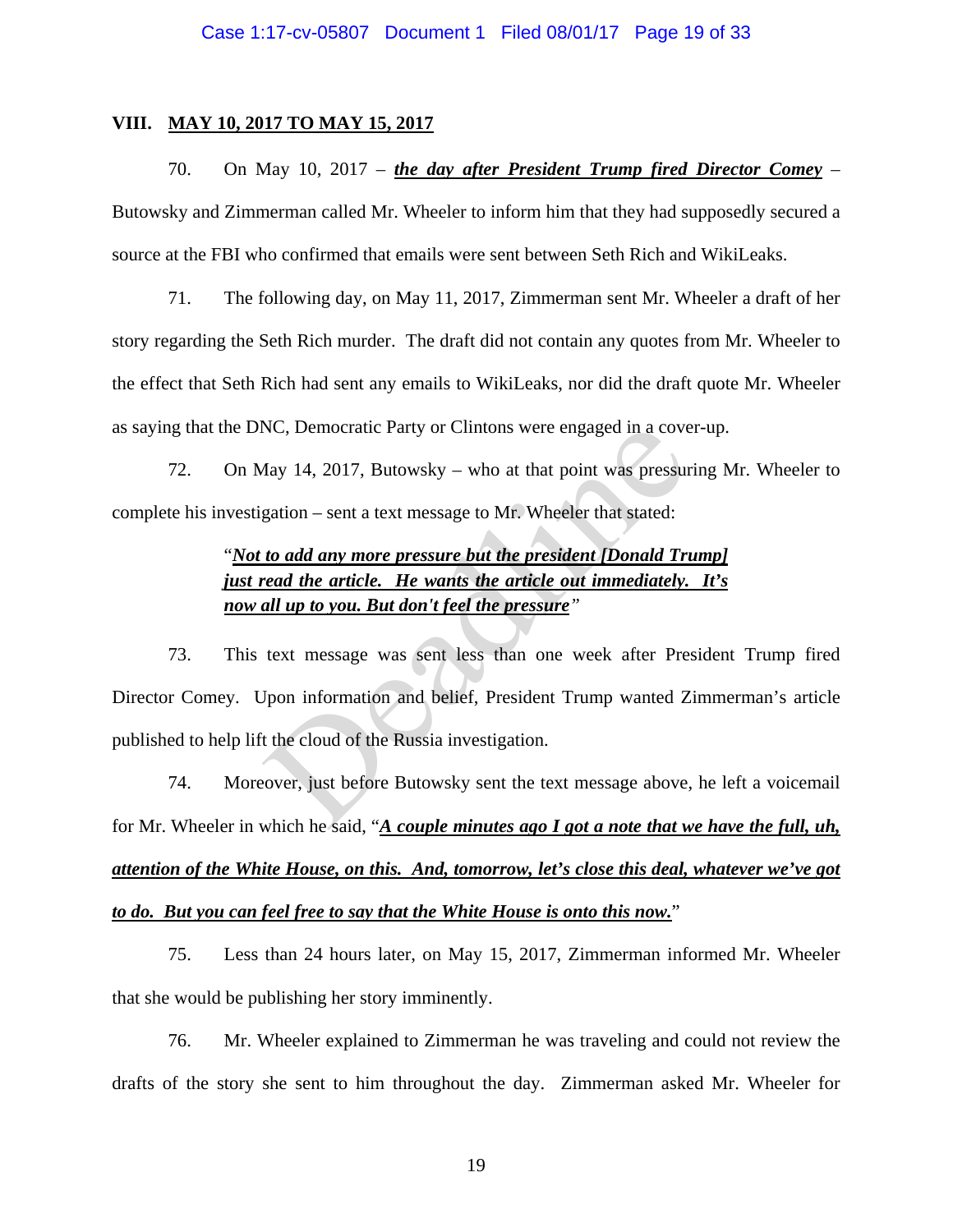#### Case 1:17-cv-05807 Document 1 Filed 08/01/17 Page 20 of 33

certain additional quotes to add to her story, and Mr. Wheeler provided them in writing. Specifically, Zimmerman asked Mr. Wheeler for a quote regarding Debbie Wasserman Schultz and Donna Brazile, two former Chairs of the DNC who apparently called Detective Della-Camera to inquire as to why Mr. Wheeler was investigating the Seth Rich murder. Mr. Wheeler provided a quote – in writing – regarding Ms. Wasserman Schultz and Ms. Brazile. Mr. Wheeler followed up with a separate quote – also in writing – later that evening.

77. At no point in time did Mr. Wheeler say that his investigation revealed that Seth Rich sent any emails to WikiLeaks, nor did he say that the DNC, Democratic Party or Clintons were engaged in a cover-up. In fact, the only purported source saying that Seth Rich sent any emails to WikiLeaks was Butowsky and Zimmerman's supposed source within the FBI. Mr. Wheeler had never even spoken with this individual, to the extent he or she even exists. In fact, when Mr. Wheeler was interviewed by a Fox affiliate on the evening of May 15, 2017, he made sure not to confirm as fact the proposition that Seth Rich sent emails to WikiLeaks, instead confirming only that a "source" (*i.e.*, Zimmerman's and Butowsky's alleged source) had information that could link Seth Rich to WikiLeaks. STO WIKILERT TO THE SAY that the DNC, Democrate cover-up. In fact, the only purported source saying that as was Butowsky and Zimmerman's supposed source we seven spoken with this individual, to the extent he or she was int

78. Later in the evening on May 15, 2017, at 10:55 p.m. CDT, Butowsky sent an email regarding Zimmerman's Seth Rich story to various Fox News producers and on air talent, including Steve Doocy, Gavin Hadden, Ainsley Earhardt and Brian Kilmeade. The email reads:

> "The story is up or will be up very early tomorrow morning. Rod Wheeler is up and ready to give interviews. There's more to come on the story but for now this is a massive story there's [*sic*] going to be talked about for a long time. If you have any questions about the story or more information needed, call me at 972-XXX-XXXX. I'm actually the one who's been putting this together but as you know I keep my name out of things because I have no credibility. *One of the big conclusions we need to draw from this is that the Russians did not hack our computer systems and*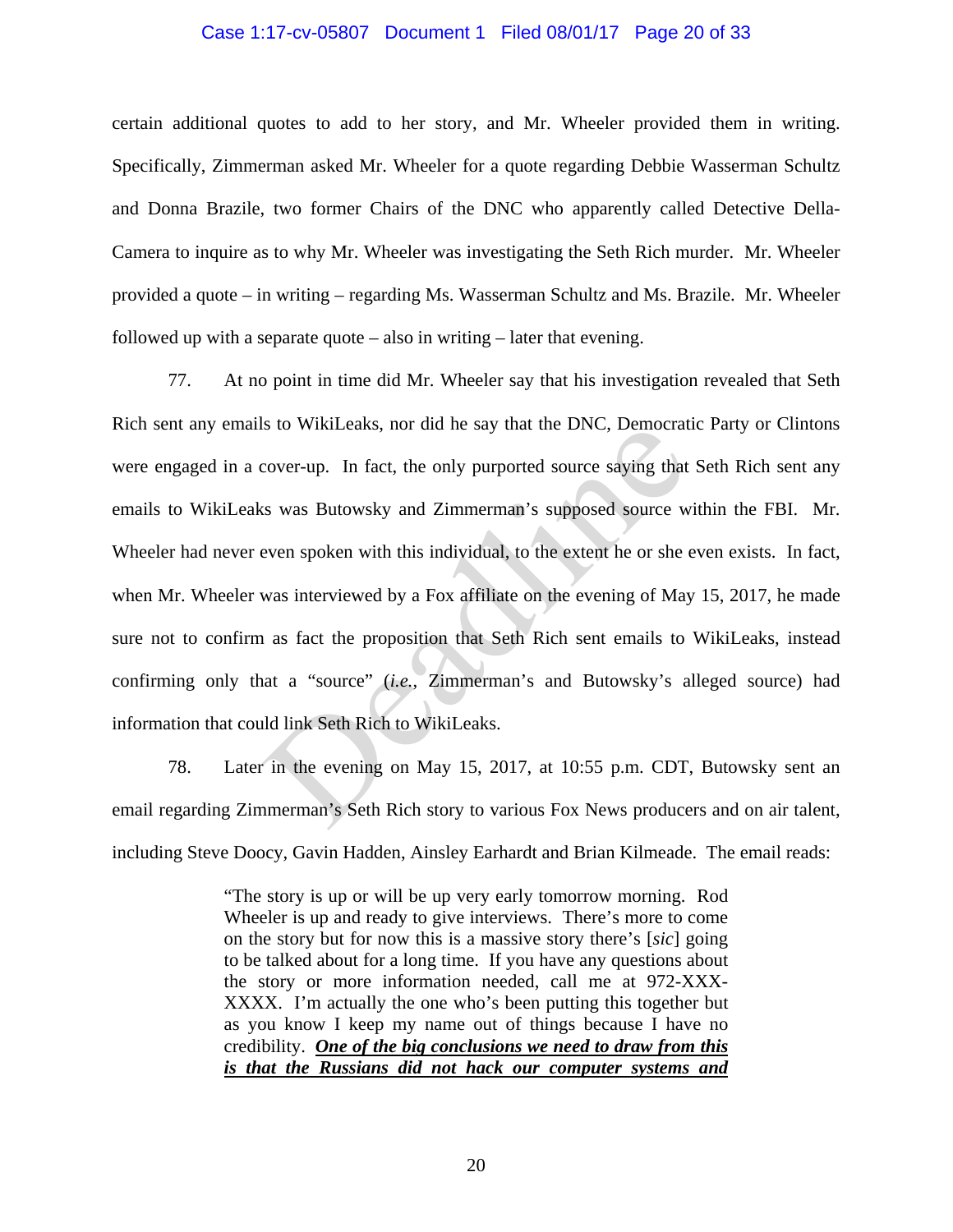### Case 1:17-cv-05807 Document 1 Filed 08/01/17 Page 21 of 33

## *ste[a]l emails and there was no collusion like trump with the Russians."*

79. At approximately the same time, Butowsky sent a text message to Mr. Wheeler that reads, in part, "*[t]he narrative in the interviews you might use is that your and Malia's work prove that the Russians didn't hack into the DNC and steal the emails and impact our election.*"

## **IX. MAY 16, 2017**

79. On the morning of May 16, 2017, Zimmerman published her article on the Seth Rich murder investigation. The article attributed two quotations to Mr. Wheeler relevant to this action.

80. First, the article falsely quoted Mr. Wheeler as stating: "My investigation up to this point shows there was some degree of email exchange between Seth Rich and Wikileaks." Mr. Wheeler did not provide this quote or make this statement.

81. Second, the article falsely quoted Mr. Wheeler as stating: "My investigation shows someone within the D.C. government, Democratic National Committee or Clinton team is blocking the murder investigation from going forward," "That is unfortunate. Seth Rich's murder is unsolved as a result of that." Again, Mr. Wheeler did not provide this quote or make this statement. gation. The article attributed two quotations to Mr. Where<br>the article falsely quoted Mr. Wheeler as stating: "My<br>rere was some degree of email exchange between Seth R:<br>provide this quote or make this statement.<br>and, the a

82. In falsely quoting Mr. Wheeler, Butowsky and Zimmerman attempted – through the publication of fake news – to accomplish what they had set out to do from the start: "solve the problem about Russians are the ones that gave the emails" and establish that "there was no collusion like trump with the Russians."

83. Indeed, on the morning that the story was published, Butowsky sent the following text messages to Mr. Wheeler: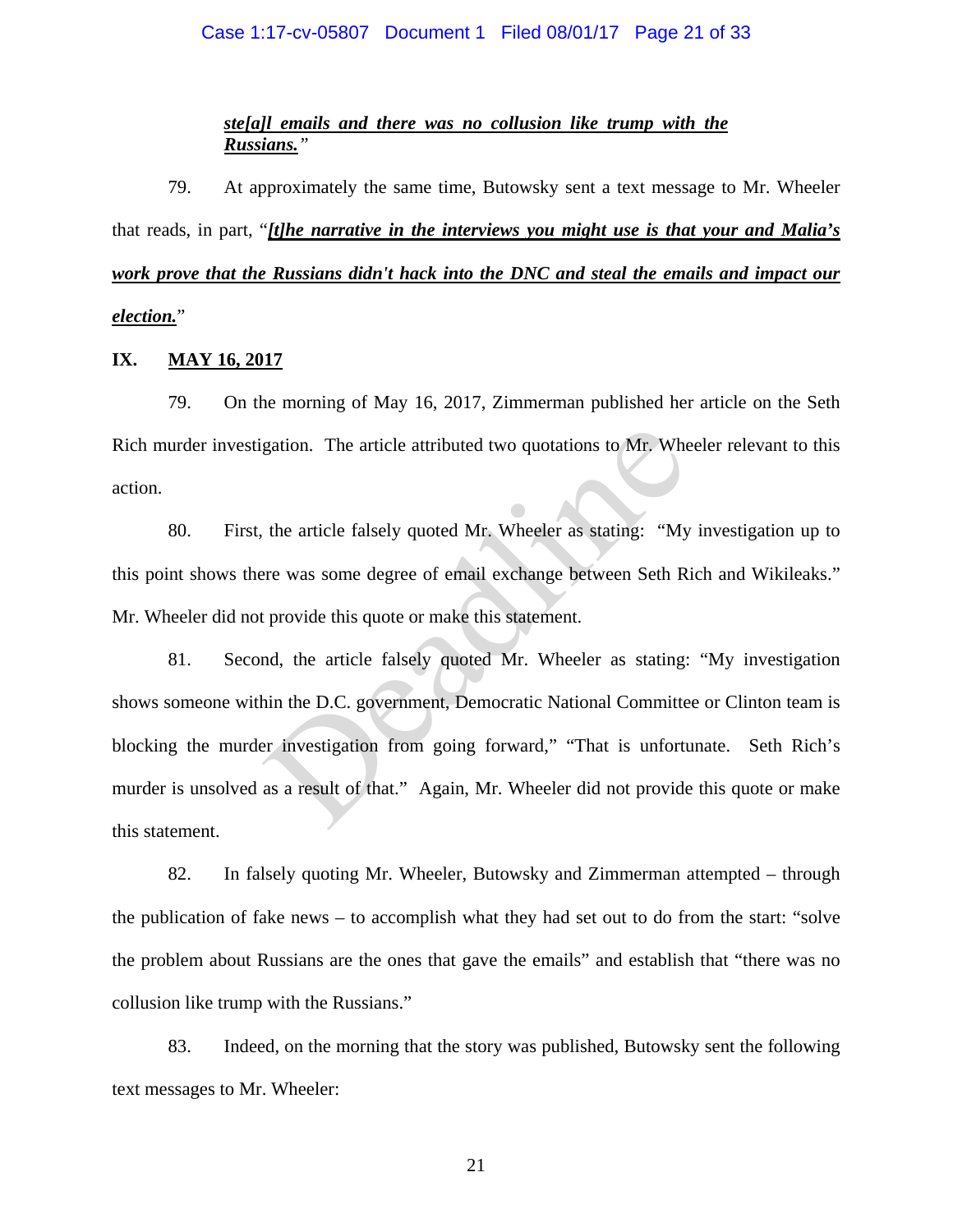"*If you can, try to highlight this puts the Russian hacking story*  to rest"

"*Just reflecting: we need to emphasize the FBI has a report that has been suppressed that shows that Seth rich did this. With Comey recently being fired this will gain a lot of attention and*  it's true." Separately the DC police department has the same information and was told to drop the case.

# "*The above and stating that the Russian hacking narrative of stealing the records from the DNC is officially dead.*"

84. Very shortly after the article was published, Mr. Wheeler called Butowsky and demanded an explanation for the false statements about him in Zimmerman's article. Butowsky stated that *the quotes were included because that is the way the President wanted the article*, referring to President Donald Trump. A few days later, Butowsky wrote to Zimmerman, "*I didn't tell you yet but the federal government is involved at this moment, behind the scenes and believe your story.*" example in the duties was published, the window of the false statements about him in Zimmerman'<br>
se were included because that is the way the President<br>
nt Donald Trump. A few days later, Butowsky wrote<br>
but the federal go

85. Also on May 16, 2017, Mr. Wheeler called Zimmerman and confronted her about the use of false statements. Zimmerman told Mr. Wheeler that she would have the statements removed from the article. However, they were not removed and, later that day, Zimmerman told Mr. Wheeler that she had been instructed by her bosses at Fox News to leave the false quotes in the story.

86. Later that day, Mr. Wheeler informed various media outlets that he had been misquoted and made clear that he had not seen any emails between Seth Rich and WikiLeaks, nor had he ever even seen Seth Rich's computer.

87. Following Mr. Wheeler's disclosures and in advance of Mr. Wheeler's planned appearance on the Sean Hannity Show, Zimmerman sent a text to Mr. Wheeler that stated,

## "*Reread the story we sent to you last night [with the false quotes] and stick to that script.*"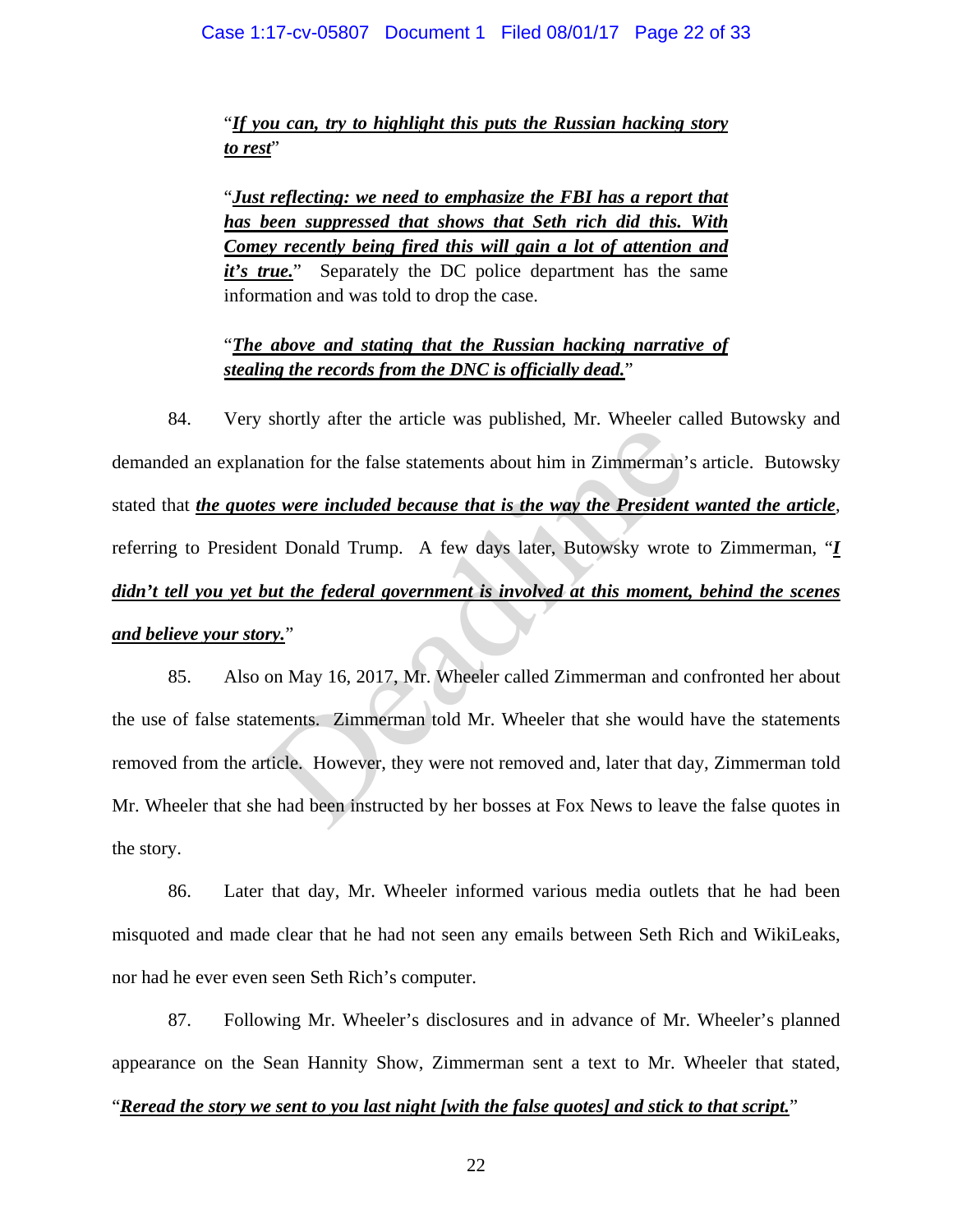### Case 1:17-cv-05807 Document 1 Filed 08/01/17 Page 23 of 33

88. Even weeks later, Butowsky chastised Mr. Wheeler by stating that because Mr. Wheeler refused to confirm the substance of the Zimmerman article: "You have helped the left win this." This further exposes Butowsky's political motivations for assisting in the publication of the defamatory news article.

## **X. ZIMMERMAN ADMITS THAT MR. WHEELER DID NOT PROVIDE THE QUOTES ATTRIBUTED TO HIM IN THE MAY 16, 2017 ARTICLE**

89. Following the publication of the May 16, 2017 article, the Rich family issued a statement condemning Zimmerman's article and Mr. Wheeler. Zimmerman responded by sending an email to Joel Rich that reads, in part, "As you know, much of our information came from a private investigator, Rod Wheeler, who we understand was working on behalf of you." In sum, Zimmerman doubled down on the defamatory comments she published about Mr. Wheeler. Indeed, Joel Rich responded with an email accusing Mr. Wheeler of making false statements. According to Butowsky, Zimmerman's bosses at Fox News reviewed the email she sent to Joel Rich and edited it before it was sent. Joel Rich that reads, in part, "As you know, much of outigator, Rod Wheeler, who we understand was working on bubled down on the defamatory comments she published esponded with an email accusing Mr. Wheeler of making wisky

90. Mr. Wheeler confronted Zimmerman again about her false statements, as well as her false claim to Joel Rich that "much of the information" for her article came from Mr. Wheeler. Mr. Wheeler stated: "I kinda came across a response Malia that you had to Joel . . . the thing that I'm a little concerned about is that it says 'as you know, much of our information came from a private investigator, Rod Wheeler, who we understand was working on behalf of you.'" Zimmerman responded, "that's the email that Fox asked me to send him. They wrote it for me and they told me to send it to him." Mr. Wheeler challenged her: "But that's not accurate though because much, much of the information did not come from me." In response, Zimmerman admitted: "Umm, well not not not . . . *Not the part about the emails. Not the part about, I mean about the connection to WikiLeaks*, but the rest of the quotes in the story did. A lot of the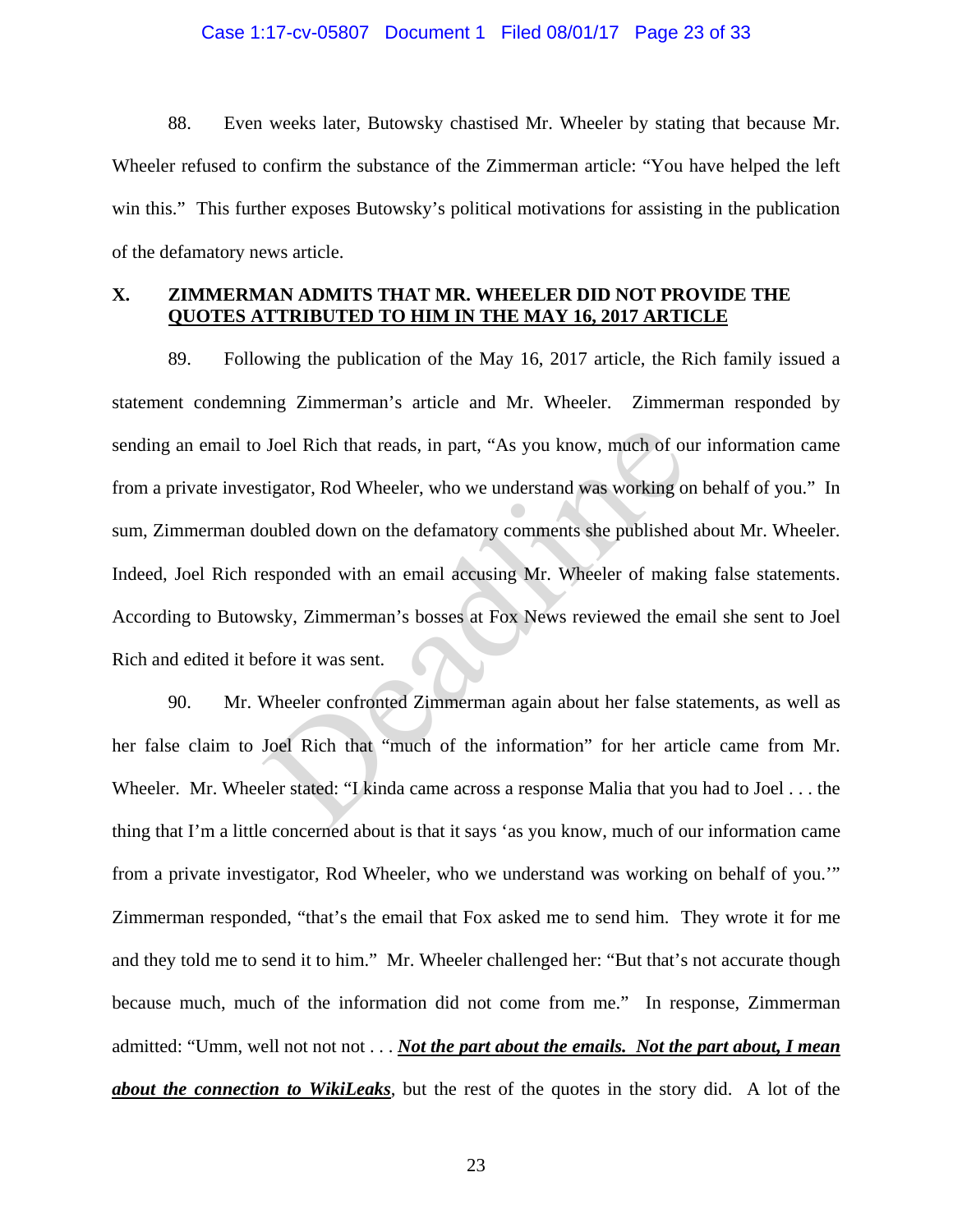### Case 1:17-cv-05807 Document 1 Filed 08/01/17 Page 24 of 33

quotes in the story did." Later in the same conversation, Butowsky also conceded that the quotes were not made by Mr. Wheeler: "*[O]ne day you're going to win an award for having said those things you didn't say.*" Indeed, in another conversation, Mr. Butowsky read, from the article, to Mr. Wheeler: "my investigation up to this point shows that there was some degree of emails exchanged between Seth Rich and Wikileaks." Butowsky then said, "*Well I know that's not true . . . I've never heard you say that.*" "*If I'm under oath, I would say I never heard him say that.*"

91. Despite this, Zimmerman and Butowsky continued to push Mr. Wheeler to support Fox News and the Zimmerman story. Zimmerman and Butowsky, on behalf of Mr. Wheeler, drafted a response to the Rich family's statements. Mr. Wheeler did not write or approve the response. Nevertheless, without Mr. Wheeler's knowledge, Zimmerman sent the response to her Fox News colleagues and Butowsky posted the response on his Facebook page.

92. The response was posted to Butowsky's Facebook page on or about May 20, 2017. Mr. Wheeler called Butowsky and asked him about the unauthorized posting of the fabricated response. Butowsky apologized and admitted that he did not have permission to post the response. Later in the same call, Butowsky told Mr. Wheeler that the situation would be a "*nightmare that ends, and holy shit look how many phone calls I'm getting congratulating me and thanking me for putting an end to the Russian bullshit.* [ ] That's where this is gonna end up." Again, Butowsky revealed his political motivations for assisting in the publication of the defamatory news article. the tins, Zimmerman and Butowsky continued to pus<br>and the Zimmerman story. Zimmerman and Butowsky<br>response to the Rich family's statements. Mr. Wheel<br>se. Nevertheless, without Mr. Wheeler's knowledge, Z<br>News colleagues and

# **XI. MR. WHEELER REPORTS ZIMMERMAN AND BUTOWSKY'S CONDUCT TO DIANNE BRANDI AND JAY WALLACE**

93. On May 23, 2017, Fox finally retracted Zimmerman's article and issued the following, "the May 16 story was not initially subjected to the high degree of editorial scrutiny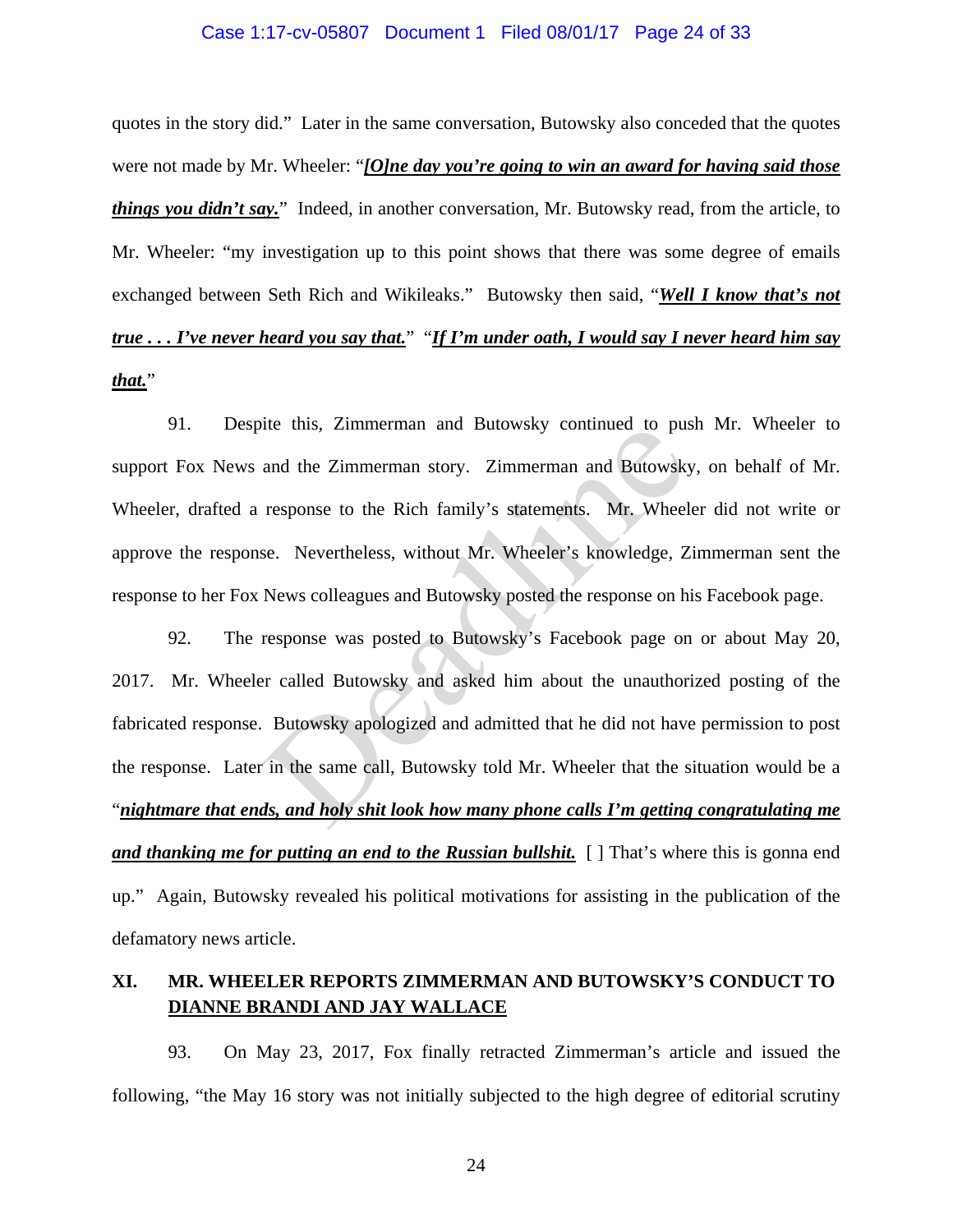### Case 1:17-cv-05807 Document 1 Filed 08/01/17 Page 25 of 33

we require for all our reporting. Upon appropriate review, the article was found not to meet those standards and has since been removed," the statement said. "We will continue to investigate this story and will provide updates as warranted."

94. However, Fox did not clear Mr. Wheeler's name and never admitted that Zimmerman had misquoted him. As such, Mr. Wheeler requested and attended a meeting with Ms. Brandi and Jay Wallace, Fox News's Executive Vice President of News and Editorial. Mr. Wheeler explained to Ms. Brandi and Mr. Wallace that he had not provided Zimmerman with the quotations she used in her article. He also informed Ms. Brandi and Mr. Wallace that Zimmerman had admitted that Mr. Wheeler had not provided her the information regarding WikiLeaks that she attributed to him in the article. Nevertheless, to this day Fox has not issued any statement admitting that the quotes attributed to Mr. Wheeler were not made by him.

## **XII. FOX EXECUTIVES DISINGENUOUSLY TESTIFY TO U.K. REGULATORS THAT FOX IS "FIT AND PROPER" TO LEAD SKY PLC**

95. At the same time that Butowsky enticed Mr. Wheeler into investigating the death of Seth Rich, and while Zimmerman was writing the article that Fox approved and published on May 16, 2017, Fox Executives were testifying in London before British regulators to help secure Fox's bid to control Sky. Sky, the British media conglomerate, delivers internet, television and mobile services to more than 22 million customers in the U.K., Ireland, Germany, Austria and Italy. Fox, which holds a 39% stake in Sky, announced in December 2016 its bid to purchase the remaining shares for \$11.1 billion. In the anticle. The also informed Ms. Brandt and<br>Imitted that Mr. Wheeler had not provided her the inf<br>attributed to him in the article. Nevertheless, to this day<br>ting that the quotes attributed to Mr. Wheeler were not me<br>

96. As part of the U.K.'s takeover rules, government officials referred Fox's takeover bid to Ofcom, the communications regulation agency tasked with investigating Fox and issuing a report as to whether Fox had a "commitment to broadcasting standards." As part of the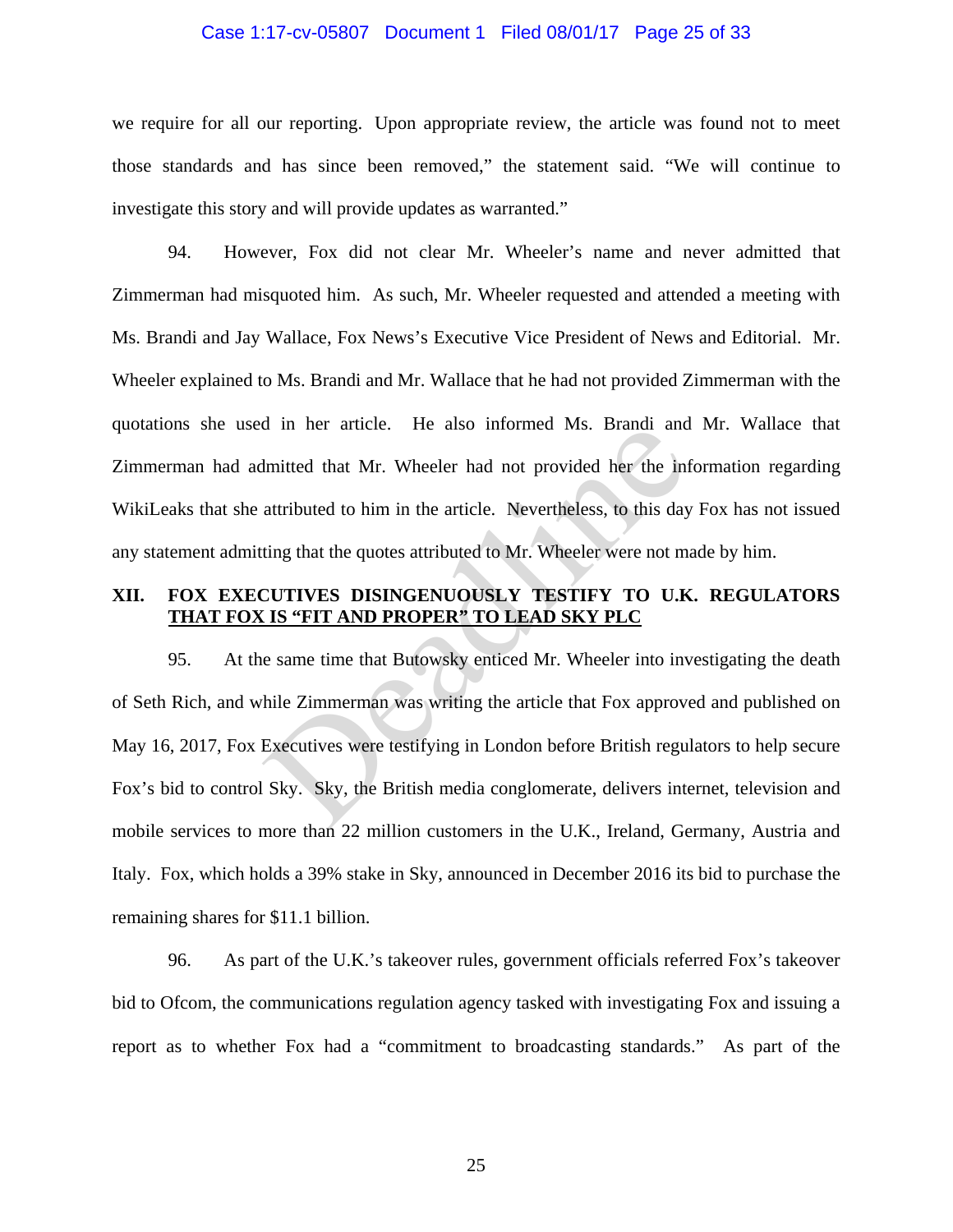### Case 1:17-cv-05807 Document 1 Filed 08/01/17 Page 26 of 33

regulators' inquiry, attention was focused on whether Fox was "fit and proper" to exert such enormous influence over U.K.'s news and media industries.

97. In an effort to convince regulators that Fox was in compliance with the rules, senior executives from Fox participated in meetings with Ofcom investigators and provided testimony under oath. Specifically, Fox Executives, including Zweifach, met with regulators in London on March 27, 2017, April 11, 2017, May 11, 2017 and May 30, 2017, to alleviate concerns regarding Fox's ability to influence the media.

98. Despite public claims that Fox Executives were completely transparent during the Ofcom investigation, upon information and belief, Fox Executives failed to disclose the facts regarding Fox's role in the effort to influence American politics by disseminating Zimmerman's story. The public claims that Fox Executives were completely<br>tion, upon information and belief, Fox Executives failed<br>in the effort to influence American politics by dissemin<br>rly, senior level producers at Fox, as well as Ms. Bra

99. Clearly, senior level producers at Fox, as well as Ms. Brandi and Mr. Wallace, were aware of the fact that Zimmerman's article, while unsubstantiated, provided support to the Trump Administration's desire to divert attention from the Russian email hacking scandal.

100. It is hard to imagine a clearer example of Fox's willingness and determination to influence the news agenda and the political process than a situation where it knowingly generates and publishes fake news to further its own political agenda.

101. Such devious scheming is precisely why British regulators have yet to provide a green light to Fox for the Sky takeover bid, and why many U.K. politicians question whether Fox is capable of news dissemination in a fair and neutral manner.

102. Upon information and belief, Fox owes a continuing duty to report any relevant information to U.K. regulators that impacts the analysis of whether the Company is "fit and proper" to own Sky.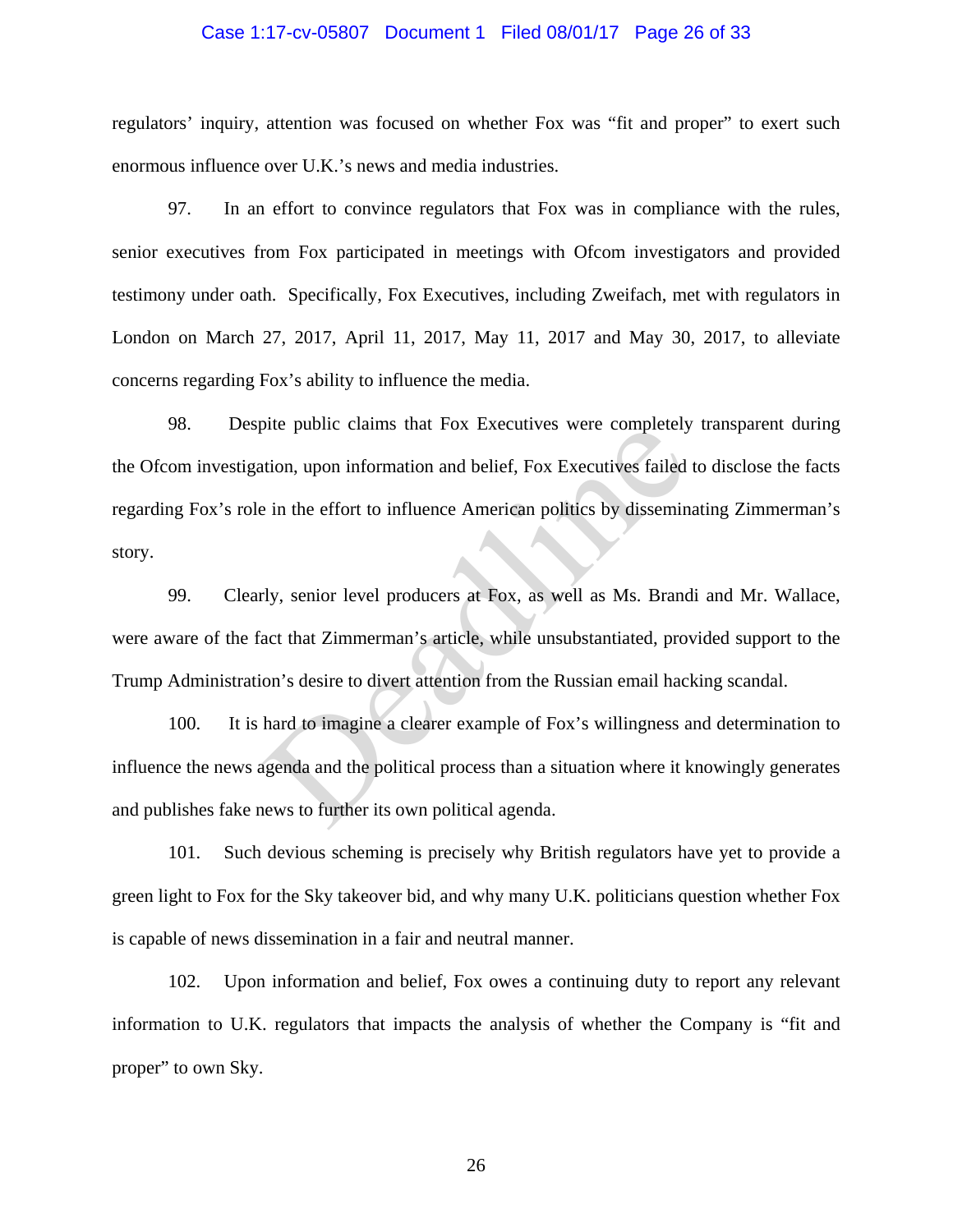# **XIII. BUTOWSKY PLANS TO EXTORT SY HERSH IN AN EFFORT TO "SAVE" THE MAY 16, 2017 STORY**

103. During a May 19, 2017 telephone call between Butowsky and Mr. Wheeler,

Butowsky revealed his plan to extort Sy Hersh in an effort to save the May 16, 2017 Seth Rich

story. Specifically, Butowsky stated:

"What I'm really good at is going on the offensive, okay. Once we assess the situation, so I've got a friend of mine from high school that does a lot of crises management stuff but we both think a lot alike. I sent him the Sy Hersh redacted where it's just his voice. He is going to record five seconds of Sy's voice. He's emailing Sy. That email is going to contain that five seconds and, he's going to say, you have three hours to write back who at the FBI you spoke to, with his name, that read you the Seth Rich report. If you don't give us that in three hours, a full recording of everything we have will be at every news agency tonight with your name and phone number on it. If you give it to us, you will never hear from us again." That email is going to contain that five seconds and,<br>the say, you have three hours to write back who at the<br>spoke to, with his name, that read you the Seth Rich repo-<br>don't give us that in three hours, a full recording of

Butowsky then claimed that he had Mr. Hersh's "balls in a noose." Once the name of the

supposed FBI agent was revealed, Butowsky planned to "publish it every fucking place and say,

hey guys, guess what, this man has the report, go call him."

# **XIV. MR. WHEELER'S REPUTATION IS DESTROYED BY DEFENDANTS' DECISION TO DEFAME HIM**

104. Following the publication of Zimmerman's article, and precisely because of the

defamatory statements therein, Mr. Wheeler's reputation as an objective, credible and intelligent

investigator with integrity was completely destroyed. Among many, many comments evidencing

this fact are the following:

 The New York Times reported that Mr. Wheeler has given "shifting and contradictory accounts" regarding Seth Rich's connection with WikiLeaks. https://www.nytimes.com/2017/05/17/us/seth-rich-dncwikileaks.html.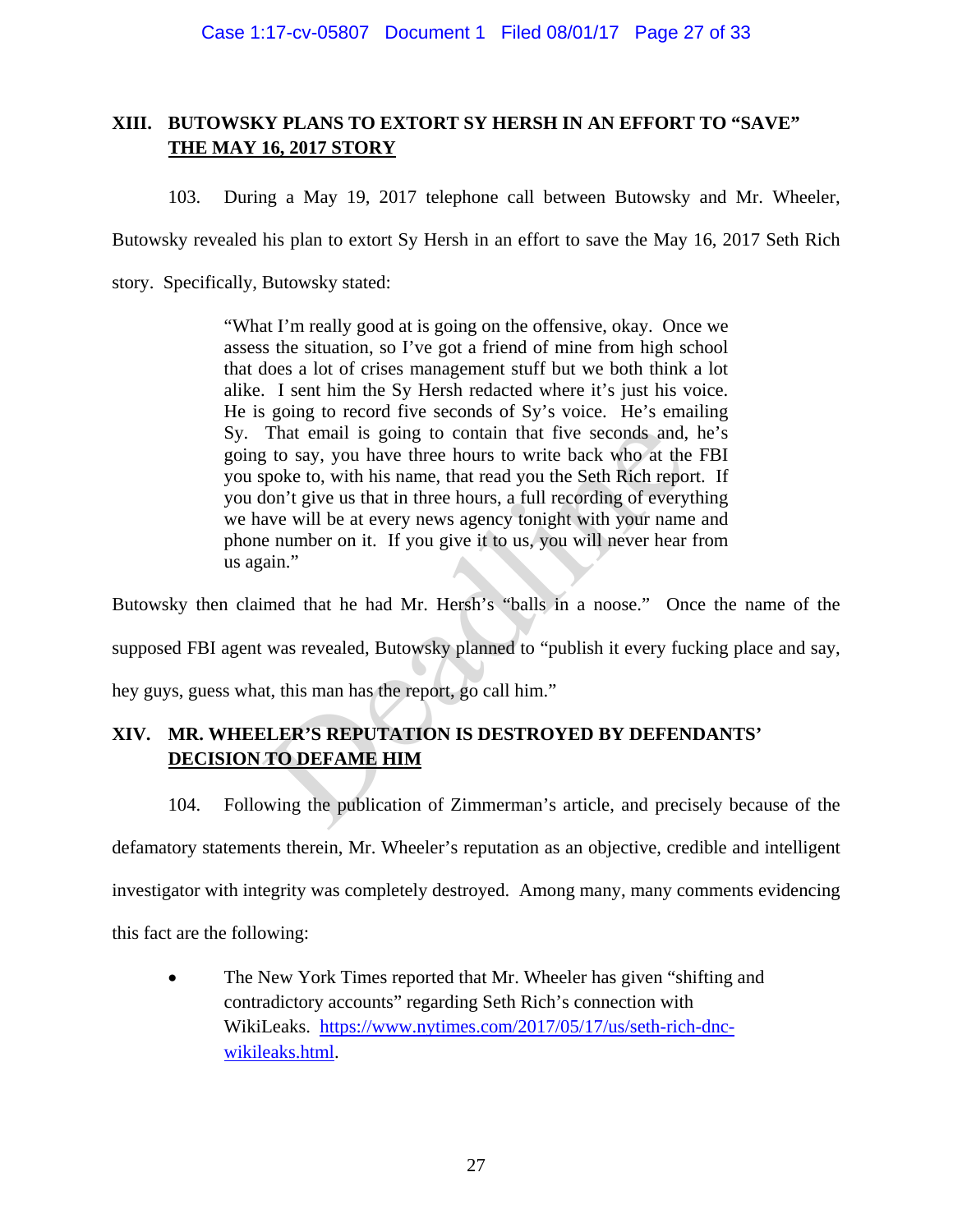- The New York Times reported that "The Rich family regrets hiring Mr. Wheeler and has objected to his many public comments" and that "Aaron Rich, Mr. Rich's brother, said in an email Wednesday that Mr. Wheeler has 'Discredited himself as an objective investigator' and had lost the confidence of the family. He said that the politicization of his brother's death had been 'painful' and 'debilitating.'" https://www.nytimes.com/2017/05/17/us/seth-rich-dnc-wikileaks.html.
- GQ reported: "Here's how the story unraveled. Wheeler, it turns out, is a verifiable dipshit." http://www.gq.com/story/fox-news-seth-richconspiracy-theory.
- MSNBC referred to Mr. Wheeler as a "blabbing detective." http://www.nbcnews.com/politics/justice-department/slain-dnc-staffer-sfamily-orders-blabbing-detective-cease-desist-n762211.
- The Washington Post reported that the Rich family said that Mr. Wheeler had "peddled politicized conspiracy theories." https://www.washingtonpost.com/local/public-safety/family-of-slain-dncstaffer-fights-back-against-conpiracy-theories-with-cease-and-desistletter/2017/05/20/6da279c2-3d6f-11e7-8854- 21f359183e8c\_story.html?utm\_term=.36a01d101420.

105. Moreover, the fact that Mr. Wheeler had to correct the record resulted in many media outlets and commentators declaring that Mr. Wheeler had backtracked on his story and statements about Seth Rich, destroying his credibility. Of course, Mr. Wheeler only had to backtrack on his purported statements because he never made the statements to begin with. www.nbcnews.com/politics/justice-department/slain-dnc<br>y-orders-blabbing-detective-cease-desist-n762211.<br>Washington Post reported that the Rich family said that M<br>peddled politicized conspiracy theories."<br>Example 1.1. Www.w

# **XV. MR. WHEELER IS FURTHER DEFAMED**

106. On June 23, 2017, Mr. Wheeler put Defendants on notice of his decision to seek legal counsel and assert claims against Defendants.

107. On June 26, 2017, Butowsky tweeted: "Fox News story was pulled b/c Rod Wheeler said [he] didn't say a quote . . . How much did DNC pay him?" This statement was false.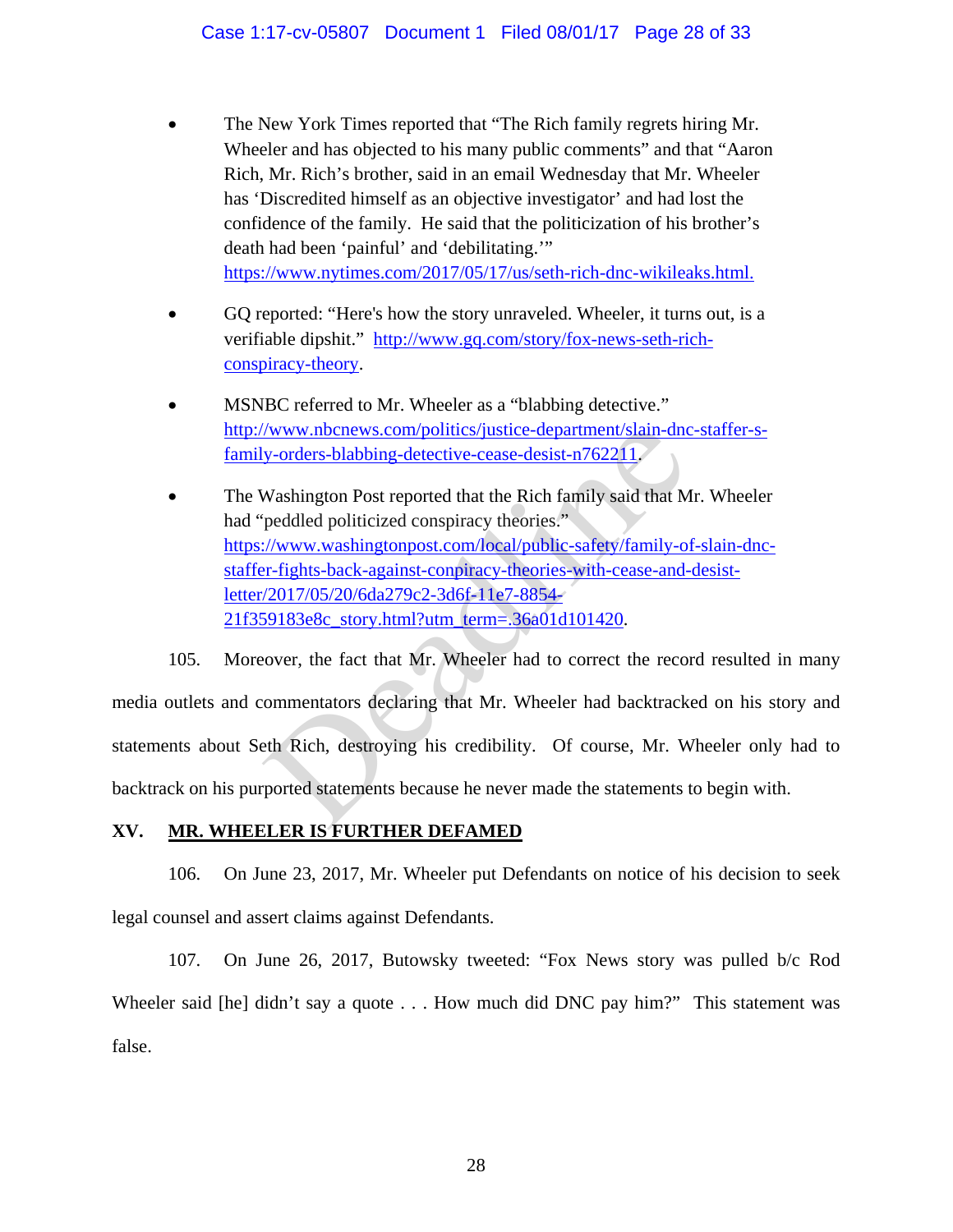#### Case 1:17-cv-05807 Document 1 Filed 08/01/17 Page 29 of 33

108. On the same day, Butowsky also tweeted: "This shows Rod Wheeler has a major battle with the truth. Everyone needs to hear this. He says the precise words he swears he didn't say ???" This statement was false.

#### **XVI. FOX NEWS DISCRIMINATES AGAINST MR. WHEELER BASED ON RACE**

109. Mr. Wheeler, who is Black, was hired by Fox as a contributor in 2005. Mr. Wheeler is not a full time employee and, as such, is paid a set amount for each appearance he makes on Fox programming rather than a set salary. Further, Mr. Wheeler is not provided benefits by Fox.

110. Throughout his career with Fox, Mr. Wheeler's white colleagues with comparable or inferior skills, expertise and experience have received more air time, made more appearances and been hired into full time positions. As a result, these white colleagues make more money, receive more notoriety and, in many cases, receive valuable benefits. ughout his career with Fox, Mr. Wheeler's white colleague<br>pertise and experience have received more air time, mad<br>full time positions. As a result, these white colleagues<br>ety and, in many cases, receive valuable benefits.<br>

111. Examples include Bo Dietel, Mark Furman, Steve Rogers, Pat Bronson and Griff Jenkins.

112. Meanwhile, Mr. Wheeler's career has remained stagnant for 12 years despite his repeated requests to be hired full time. As recently as April 2017, Mr. Wheeler made the same request to Ms. Brandi. As usual, she responded by saying she would "check into this and get back to you," but has failed to do so.

113. Fox's marginalization of Mr. Wheeler is simply part of its systemic pattern and practice of discriminating against people of color. Indeed, since, March 2017, no fewer than 16 Fox News employees of color have sued Fox News for race discrimination and/or filed charges of discrimination with the EEOC.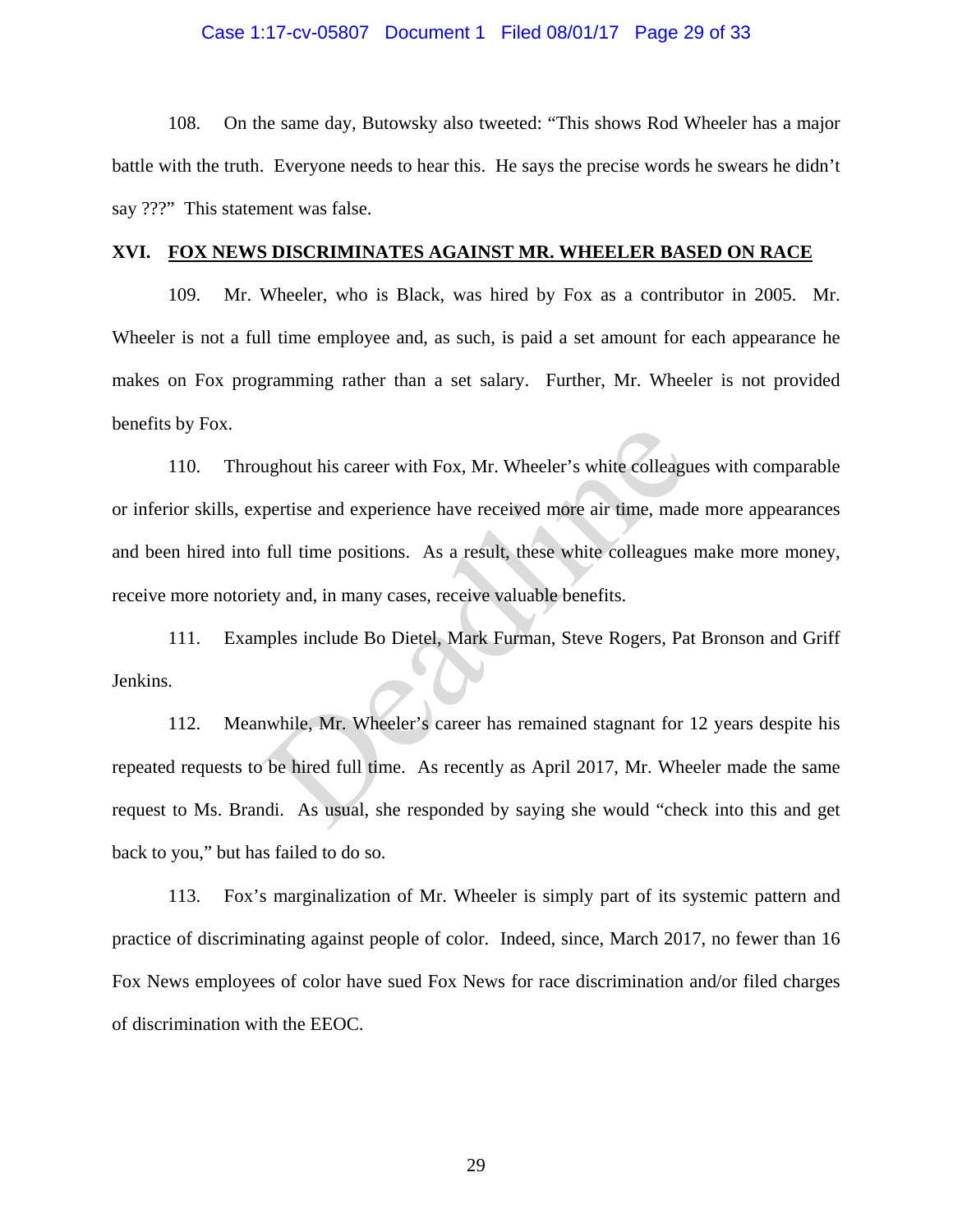## **FIRST CAUSE OF ACTION (Defamation** *per se***)**  *Against Twenty-First Century Fox, Inc., Fox News Network LLC, Malia Zimmerman and Ed Butowsky*

114. Plaintiff hereby repeats, reiterates and re-alleges each and every allegation in each of the preceding paragraphs as if fully set forth herein.

115. Fox, Zimmerman and Butowsky issued, approved, endorsed and/or ratified

defamatory statements about Plaintiff; specifically:

- "'My investigation up to this point shows there was some degree of email" exchange between Seth Rich and Wikileaks,' said Wheeler." This statement was made on May 16, 2017.
- "'My investigation shows someone within the DC government, Democratic National Committee or Clinton team is blocking the murder investigation from going forward,' Wheeler said. 'That is unfortunate. Seth Rich's murder is unsolved as a result of that.'" This statement was made on May 16, 2017. ment was made on May 16, 2017.<br>
investigation shows someone within the DC<br>
ocratic National Committee or Clinton team is blocking<br>
tigation from going forward,<sup>3</sup> Wheeler said. 'That is<br>
Rich's murder is unsolved as a resu

116. Fox, Zimmerman and Butowsky knew that the statements attributed to Mr.

Wheeler were not said by him and/or published the statements with reckless disregard for their truth.

117. Further, on or about May 16, 2017, Zimmerman told Joel Rich: "As you know, much of our information came from a private investigator, Rod Wheeler, who we understand was working on behalf of you." This statement is false.

118. Further, on June 26, 2017, Butowsky tweeted: "Fox News story was pulled b/c Rod Wheeler said [he] didn't say a quote . . . How much did DNC pay him?" This statement is false.

119. On the same day, Butowsky tweeted: "This shows Rod Wheeler has a major battle with the truth. Everyone needs to hear this. He says the precise words he swears he didn't say ???" This statement is false.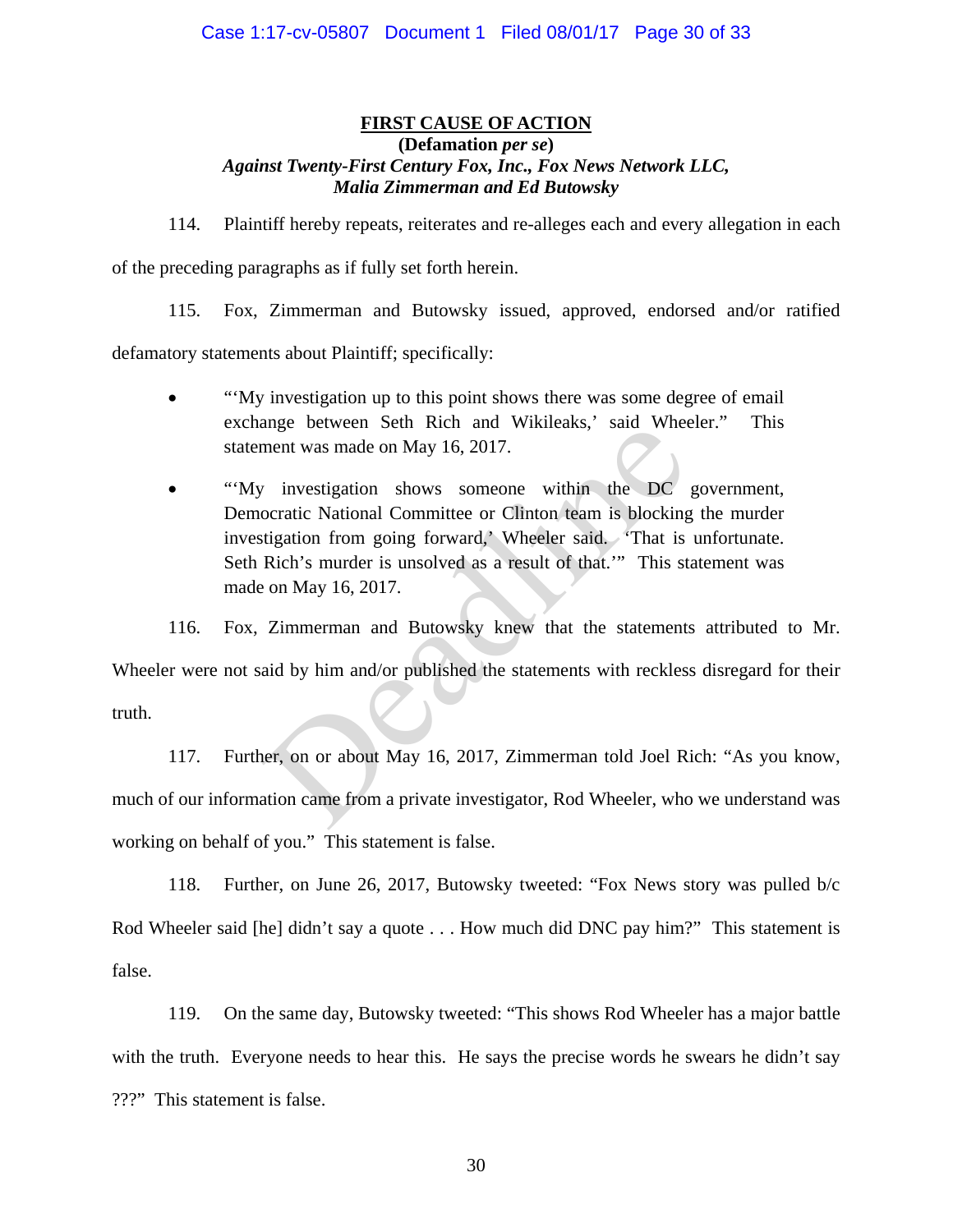### Case 1:17-cv-05807 Document 1 Filed 08/01/17 Page 31 of 33

120. Plaintiff has suffered harm as a result of the defamatory statements, including, but not limited to, reputational harm, emotional distress and mental anguish, and the statement was defamatory *per se*. As such, Plaintiff is entitled to monetary and punitive damages.

#### **SECOND CAUSE OF ACTION**

## **(Race, Color and Ethnicity Discrimination in Violation of 42 U.S.C. § 1981)**  *Against Twenty-First Century Fox, Inc. and Fox News Network LLC*

121. Plaintiff hereby repeats, reiterates and re-alleges each and every allegation in each of the preceding paragraphs as if fully set forth herein.

122. Fox has discriminated against Plaintiff on the basis of his race, color, ethnicity and/or national origin in violation of 42 U.S.C. § 1981 by, *inter alia*, denying Plaintiff equal terms and conditions of employment available to similarly-situated White employees, including, but not limited to, refusing to hire Plaintiff to a full time position because of his race, color, ethnicity and/or national origin and paying Plaintiff less than similarly-situated White employees because of his race, color, ethnicity and/or national origin. is understanding and the set of mix in the basis of mis is<br>in in violation of 42 U.S.C. § 1981 by, *inter alia*, den<br>s of employment available to similarly-situated White en<br>refusing to hire Plaintiff to a full time positi

123. As a direct and proximate result of Fox's unlawful discriminatory conduct in violation of the 42 U.S.C. § 1981, Plaintiff has suffered, and continues to suffer, monetary and/or economic harm, for which he is entitled to an award of damages.

124. As a direct and proximate result of Fox's unlawful discriminatory conduct in violation of the 42 U.S.C. § 1981, Plaintiff has suffered, and continues to suffer, mental anguish and emotional distress, for which he is entitled to an award of damages.

125. Fox's unlawful discriminatory actions constitute malicious, willful and wanton violations of the 42 U.S.C. § 1981, for which Plaintiff is entitled to an award of punitive damages.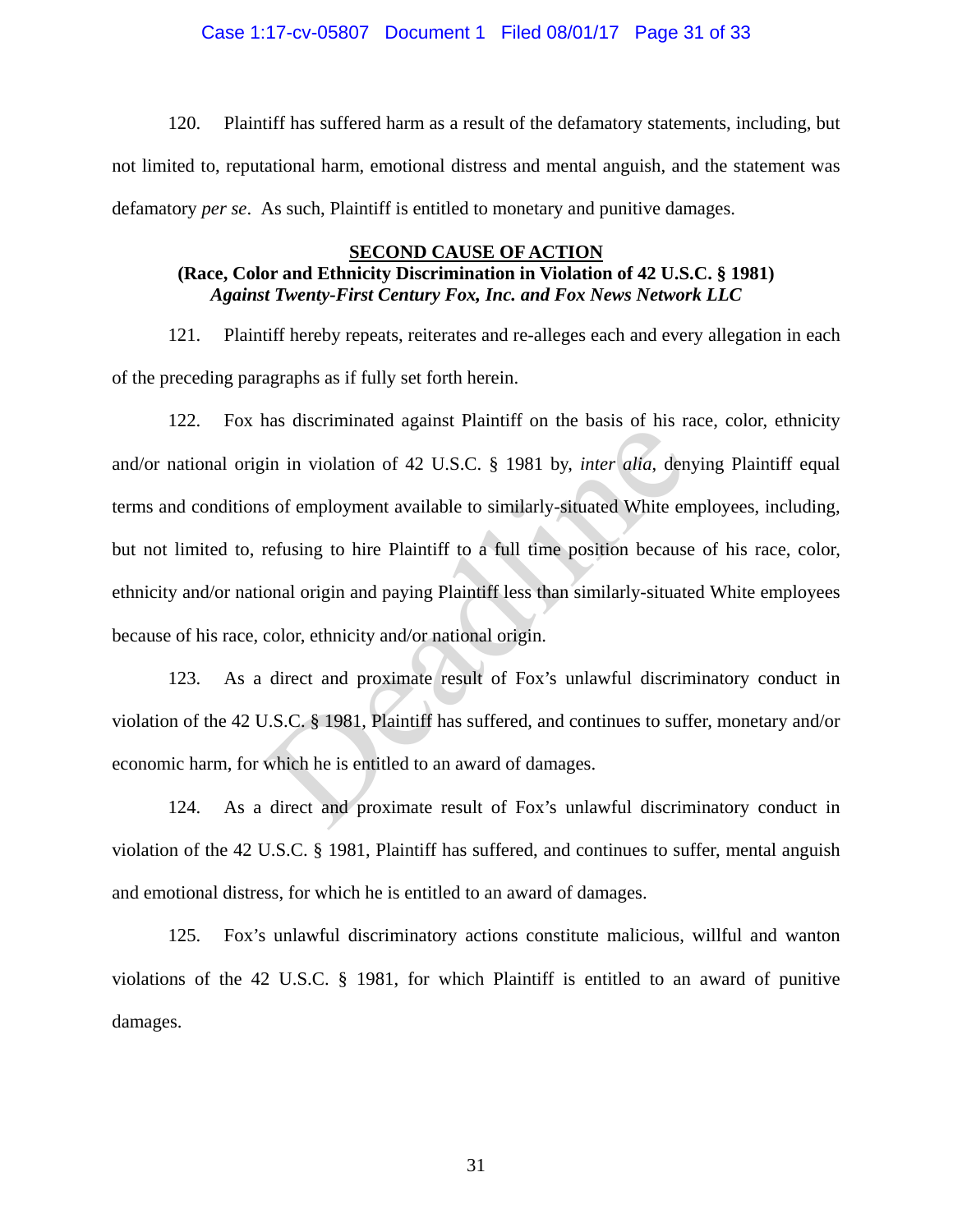#### **PRAYER FOR RELIEF**

WHEREFORE, Plaintiff prays that the Court enter judgment in his favor and against Defendants, containing the following relief:

A. An injunction and order permanently restraining Defendants and their partners, officers, owners, agents, successors, employees and/or representatives and any and all persons acting in concert with them, from engaging in any such further unlawful conduct, including the defamation and discriminatory policies and practices complained of herein;

B. An order directing Defendants to place Plaintiff in the position he would have occupied but for Defendants' defamatory and discriminatory conduct, and to take such affirmative action as is necessary to ensure that the effects of this unlawful conduct are eliminated and do not continue to affect Plaintiff; The directing Detendants to place Framini in the position<br>Defendants' defamatory and discriminatory conduct,<br>as is necessary to ensure that the effects of this un<br>ot continue to affect Plaintiff;<br>claratory judgment that th

C. A declaratory judgment that the actions, conduct and practices of Defendants complained of herein violate the laws of the United Stated, as well as the State and City of New York;

D. An award of damages in an amount to be determined at trial, plus pre-judgment interest, to compensate Plaintiff for all monetary and/or economic damages;

E. An award of damages in an amount to be determined at trial, plus pre-judgment interest, to compensate Plaintiff for all non-monetary and/or compensatory damages, including, but not limited to, compensation for his mental anguish and emotional distress, emotional pain and suffering and any other physical and mental injuries;

F. An award of damages to be determined at trial, plus pre-judgment interest, to compensate Plaintiff for harm to his professional and personal reputation and loss of career fulfillment and earnings;